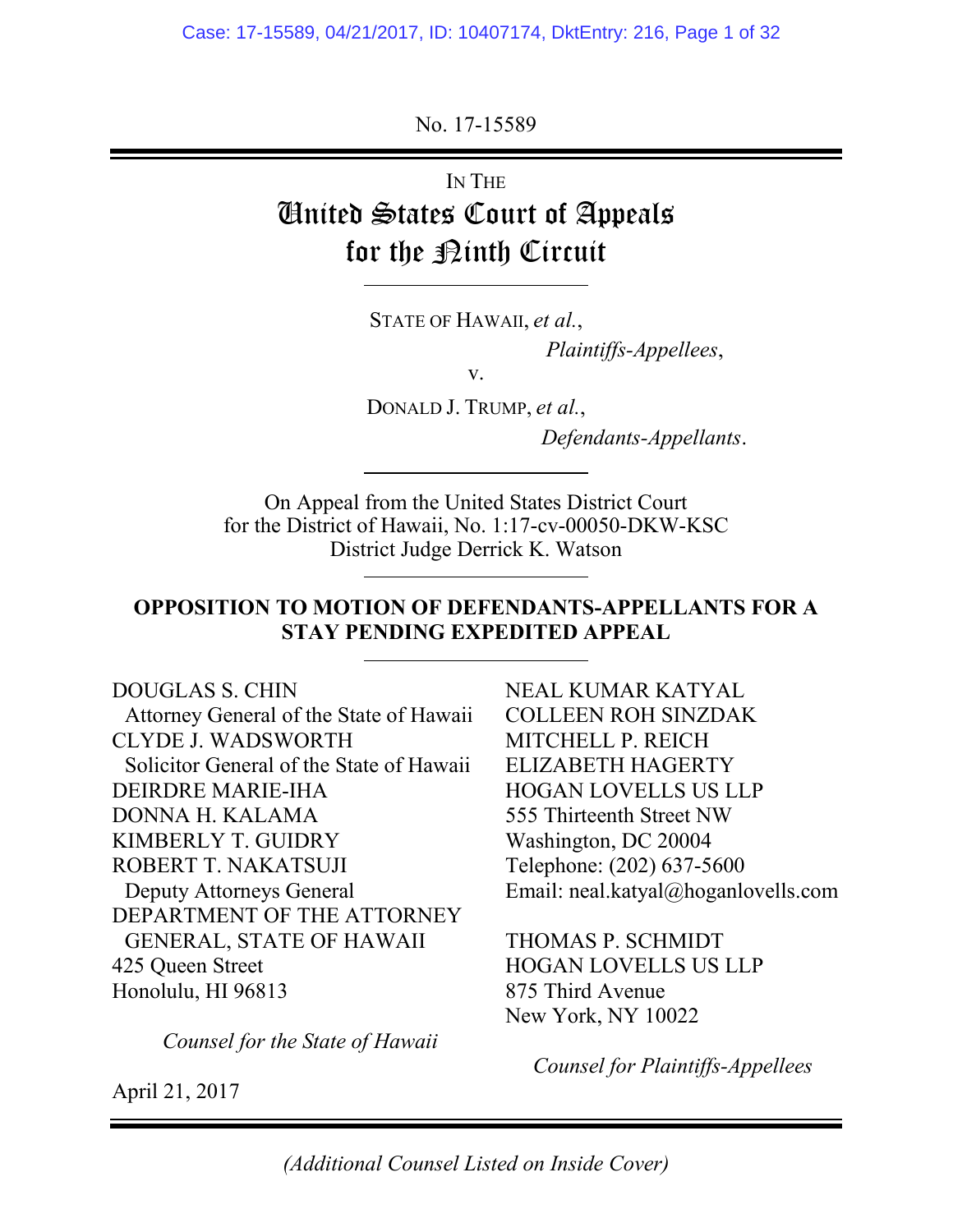Case: 17-15589, 04/21/2017, ID: 10407174, DktEntry: 216, Page 2 of 32

SARA SOLOW ALEXANDER B. BOWERMAN HOGAN LOVELLS US LLP 1835 Market St., 29th Floor Philadelphia, PA 19103 Telephone: (267) 675-4600

*Counsel for Plaintiffs-Appellees*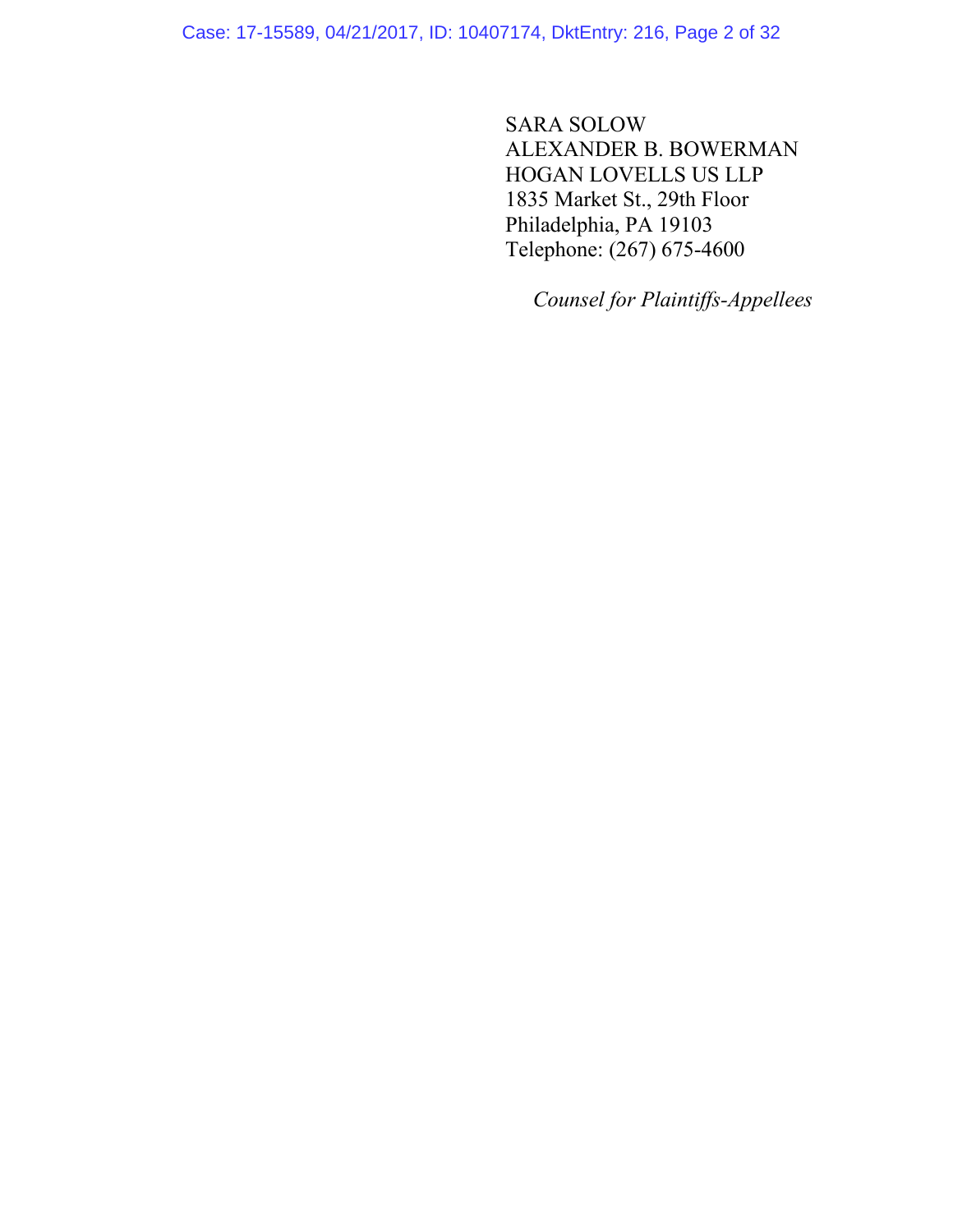# **TABLE OF CONTENTS**

## **Page**

| $\mathbf{I}$ . | The Government Will Not Suffer Irreparable Harm In The  |     |
|----------------|---------------------------------------------------------|-----|
| Π.             |                                                         |     |
| III.           |                                                         |     |
| IV.            | There Are No Grounds To Stay Individual Portions Of The |     |
|                |                                                         | .23 |
|                | <b>CERTIFICATE OF COMPLIANCE</b>                        |     |
|                | <b>CERTIFICATE OF SERVICE</b>                           |     |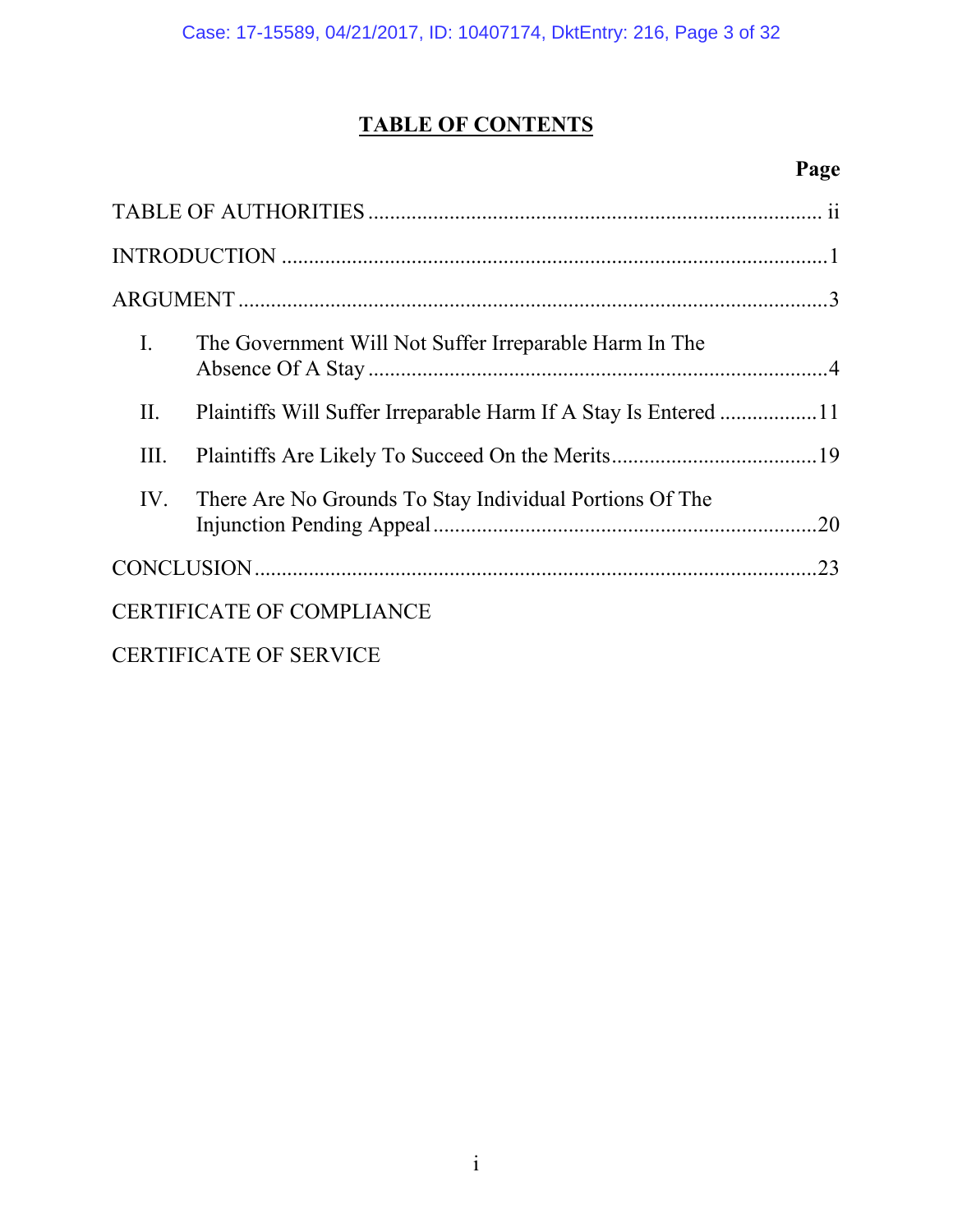# **TABLE OF AUTHORITIES**

# **Page(s)**

## **CASES:**

| ACLU of Ill. v. City of St. Charles,                                                 |
|--------------------------------------------------------------------------------------|
| ACLU of Ky. v. McCreary Cnty,                                                        |
| Alfred L. Snapp & Son v. Puerto Rico,                                                |
| Aziz v. Trump,                                                                       |
| Boardman v. Pac. Seafood Grp.,                                                       |
| Catholic League for Religious and Civil Rights v. City and Cty. of<br>San Francisco, |
| Chaplaincy of Full Gospel Churches v. England,                                       |
| Clapper v. Amnesty Int'l,                                                            |
| Elk Grove Unified Sch. Dist. v. Newdow,                                              |
| Elrod v. Burns,                                                                      |
| Feldman v. Arizona Sec'y of State's Office,                                          |
| Georgia v. Tennessee Copper Co.,                                                     |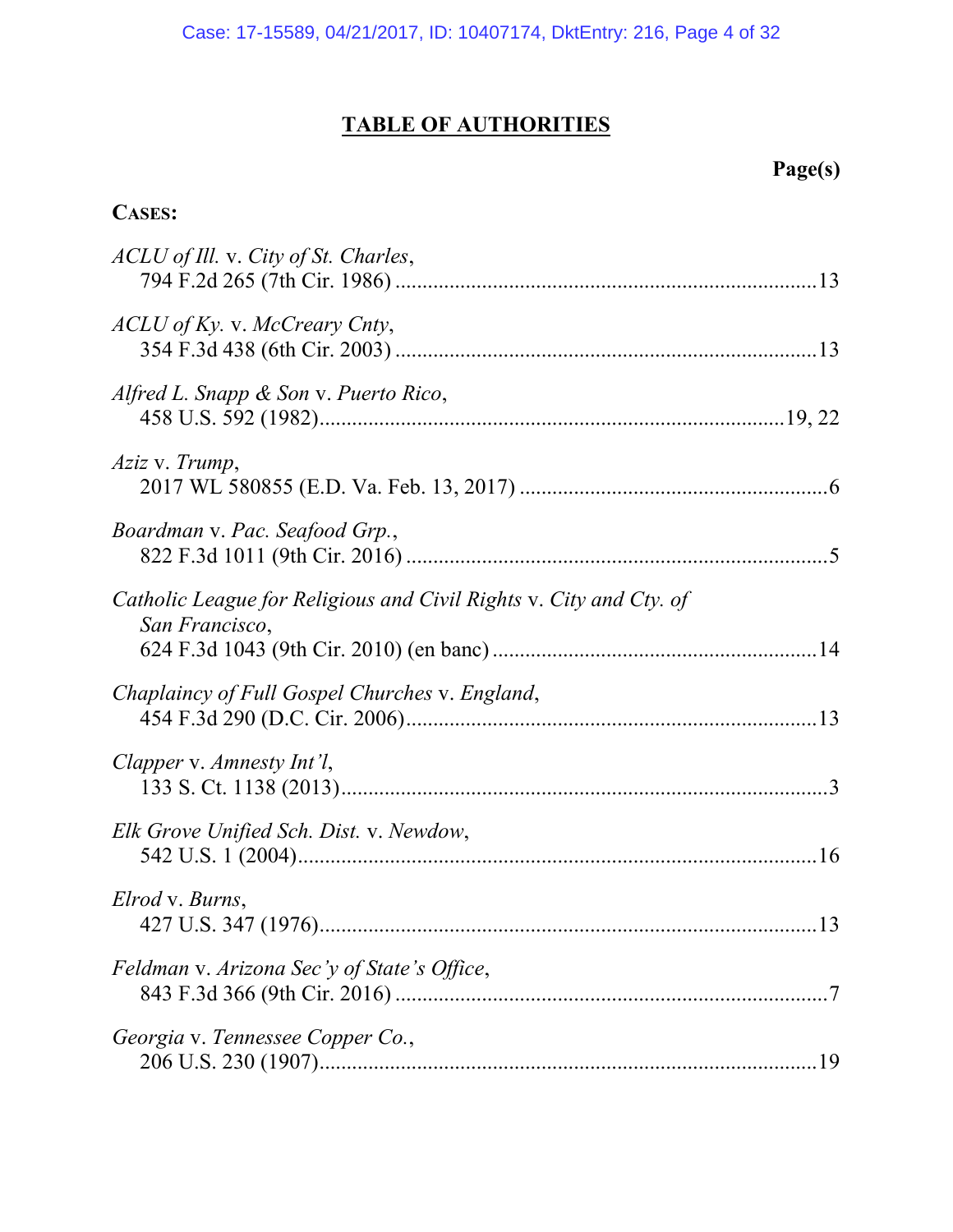# **TABLE OF AUTHORITIES—Continued**

# **Page(s)**

| Gratz v. Bollinger,                                         |  |
|-------------------------------------------------------------|--|
| Hilton v. Braunskill,                                       |  |
| Ingebretsen ex rel. Ingebretsen v. Jackson Pub. Sch. Dist., |  |
| Int'l Refugee Assistance Project v. Trump,                  |  |
| Int'l Refugee Assistance Project v. Trump,                  |  |
| Kerry v. Din,                                               |  |
| Klein v. City of San Clemente,                              |  |
| Lamb-Weston, Inc. v. McCain Foods, Ltd.,                    |  |
| Leiva-Perez v. Holder,                                      |  |
| Lewis v. Casey,                                             |  |
| Lynch v. Donnelly,                                          |  |
| Madsen v. Women's Health Ctr., Inc.,                        |  |
| Maryland v. King,                                           |  |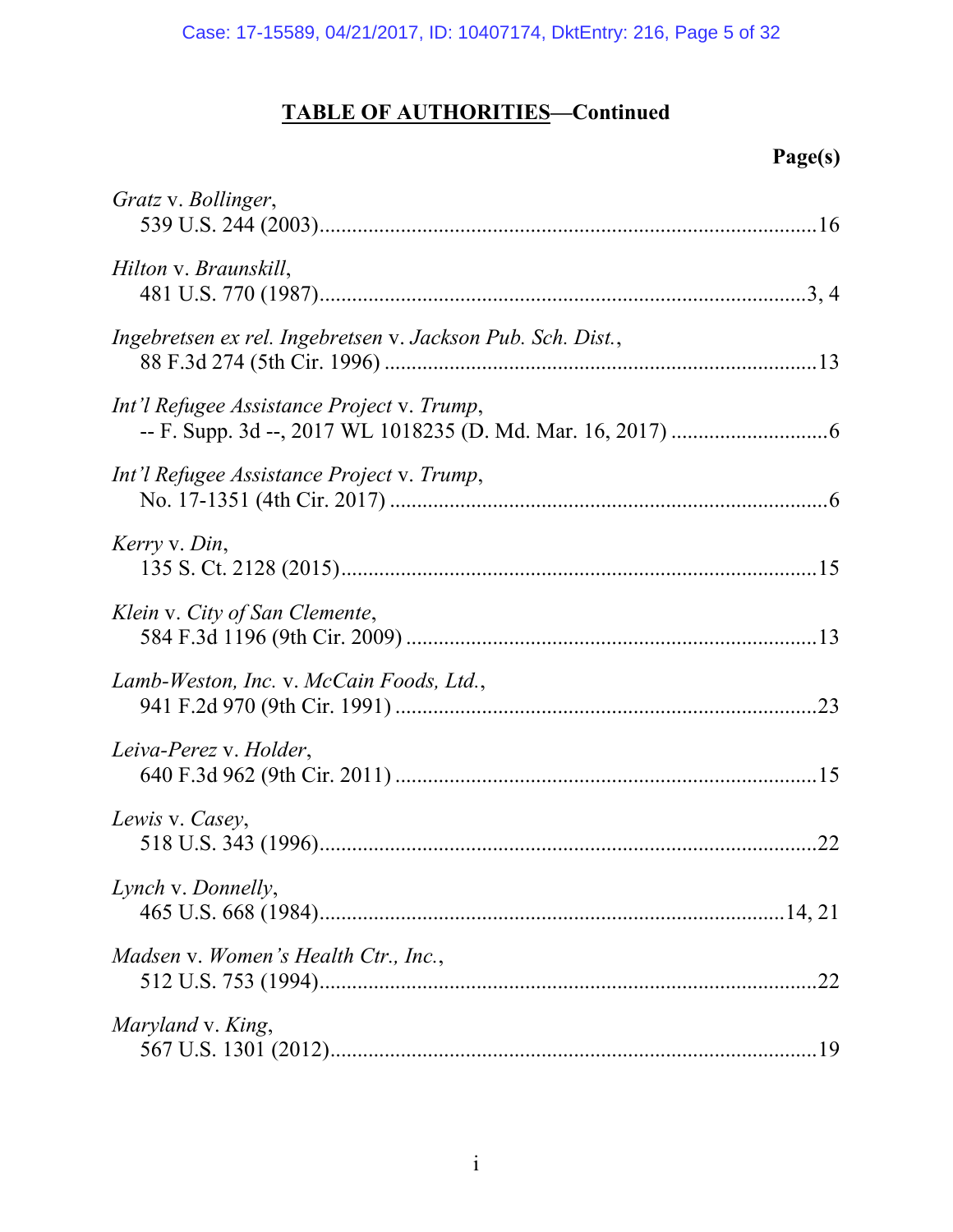# **TABLE OF AUTHORITIES—Continued**

# **Page(s)**

| McCormack v. Hiedeman,                                 |  |
|--------------------------------------------------------|--|
| Meinhold v. U.S. Dep't of Defense,                     |  |
| <i>Neal</i> v. <i>Shimoda</i> ,                        |  |
| Nken v. Holder,                                        |  |
| Oklevueha Native Am. Church of Hawaii, Inc. v. Holder, |  |
| Parents' Ass'n of P.S. 16 v. Quinones,                 |  |
| Santa Fe Indep. Sch. Dist. v. Doe,                     |  |
| Sw. Voter Registration Educ. Project v. Shelley,       |  |
| Stormans, Inc. v. Selecky,                             |  |
| Texas v. United States,                                |  |
| Texas v. United States,                                |  |
| <i>Vasquez v. Los Angeles Cty.,</i>                    |  |
| <i>Washington v. Trump,</i>                            |  |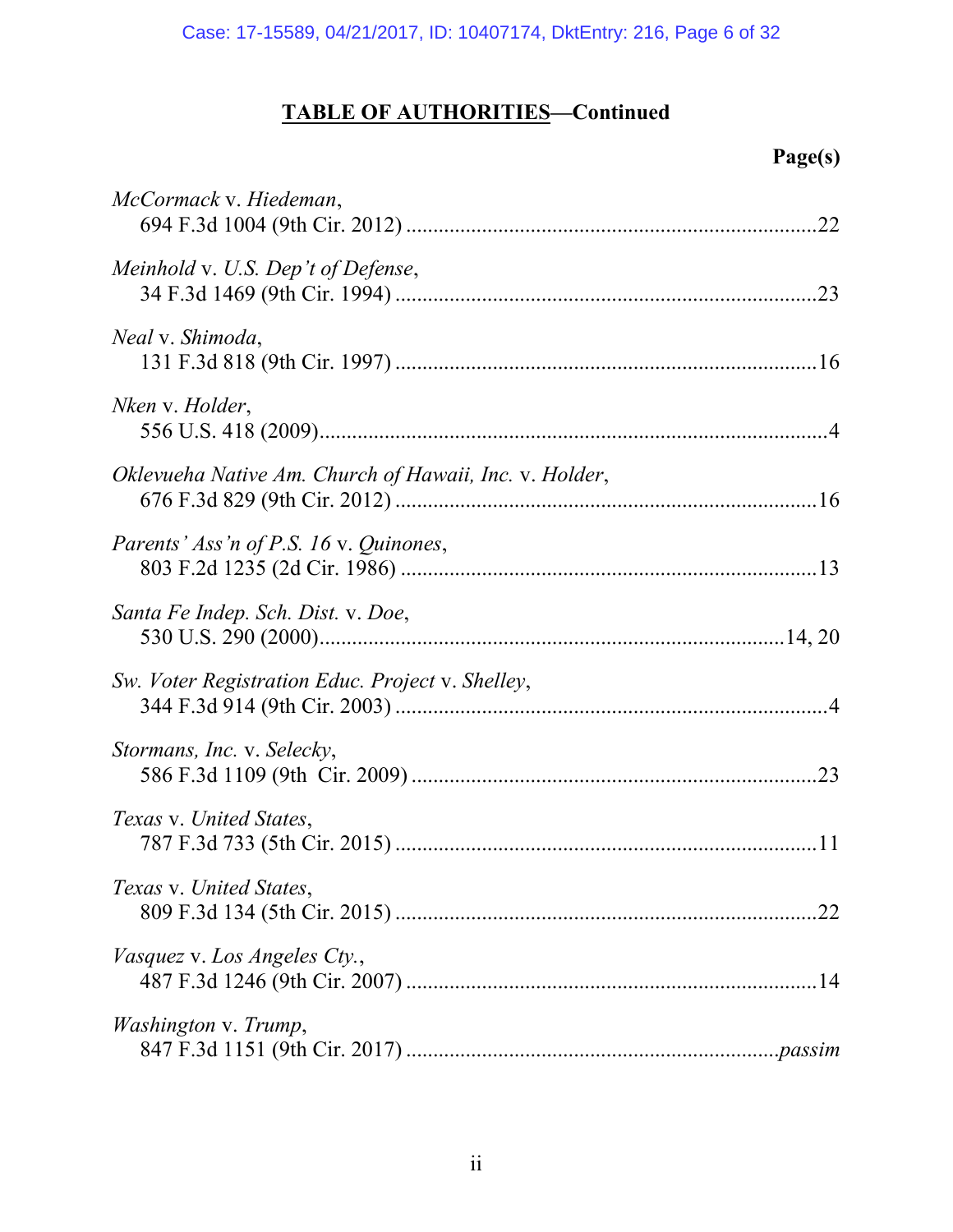# **TABLE OF AUTHORITIES—Continued**

# **Page(s)**

| <i>Wells Fargo &amp; Co. v. ABD Ins. &amp; Fin. Servs., Inc.,</i>                                                           |  |
|-----------------------------------------------------------------------------------------------------------------------------|--|
| <b>CONSTITUTIONAL PROVISIONS:</b>                                                                                           |  |
|                                                                                                                             |  |
| <b>STATUTES:</b>                                                                                                            |  |
|                                                                                                                             |  |
|                                                                                                                             |  |
|                                                                                                                             |  |
| <b>OTHER AUTHORITIES:</b>                                                                                                   |  |
| Abha Bhattarai, Even Canadians are Skipping Trips to the U.S. after<br><i>Trump Travel Ban</i> , Wash. Post, Apr. 14, 2017, |  |
|                                                                                                                             |  |
| <i>Visitor Arrivals from Middle East &amp; Africa</i> , HAWAII TOURISM                                                      |  |
| UH a popular destination for international students, UH NEWS (Apr.                                                          |  |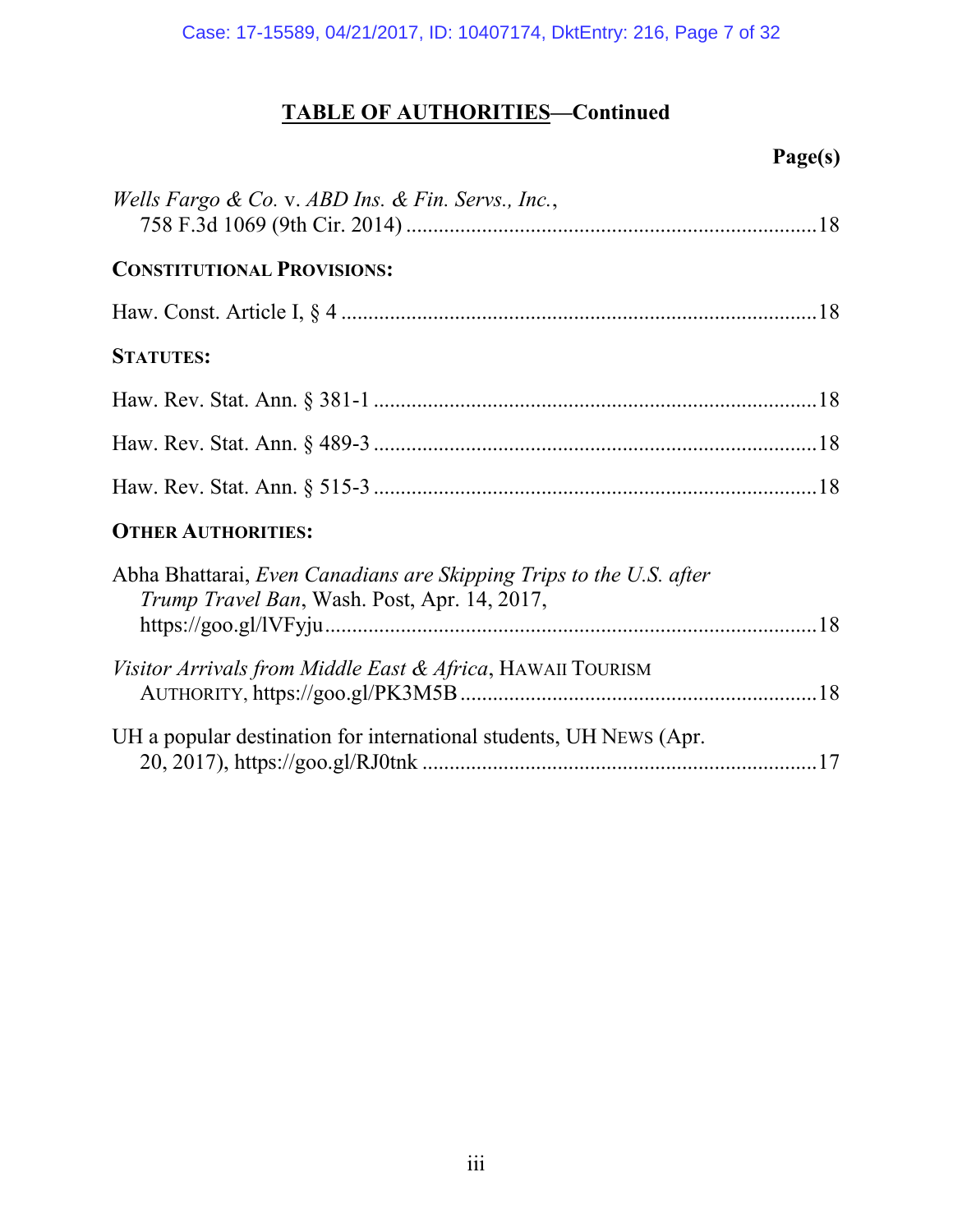### **INTRODUCTION**

The Government is right about one thing: This case is "extraordinary." Mot. 1. One week after taking office, President Trump issued an Executive Order that was a bald attempt to fulfill an equally bald campaign promise to discriminate against members of the Muslim faith. After this Court held that Order unconstitutional, President Trump revoked it and issued a new Executive Order that he himself described as a "watered down version" of the first one. Dist. Ct. Dkt. 239-1, at 7. According to a close advisor, the "basic policy" of the new Executive Order is the same as the old, TRO Opinion ("TRO") at 35 (Dist. Ct. Dkt. 219); the Administration just made a few " 'technical' revisions," *id.*, to "avoid \* \* \* litigation," Order § 1(i). Examining these facts—and refusing to "crawl into a corner, pull the shutters closed, and pretend it has not seen what it has"—the District Court preliminarily enjoined Defendants from implementing Sections 2 and 6 of the revised Order. Preliminary Injunction Opinion ("PI") at 17 (Dist. Ct. Dkt. 270)

The Government now asks for a stay of that injunction. None "of the traditional factors favor[s] a stay of that injunction pending expedited appeal." Mot. 2. The Government will not suffer any irreparable injury from the absence of a stay; the injunction simply preserves the longstanding status quo. And the Government's actions over the past two months further underscore that there is no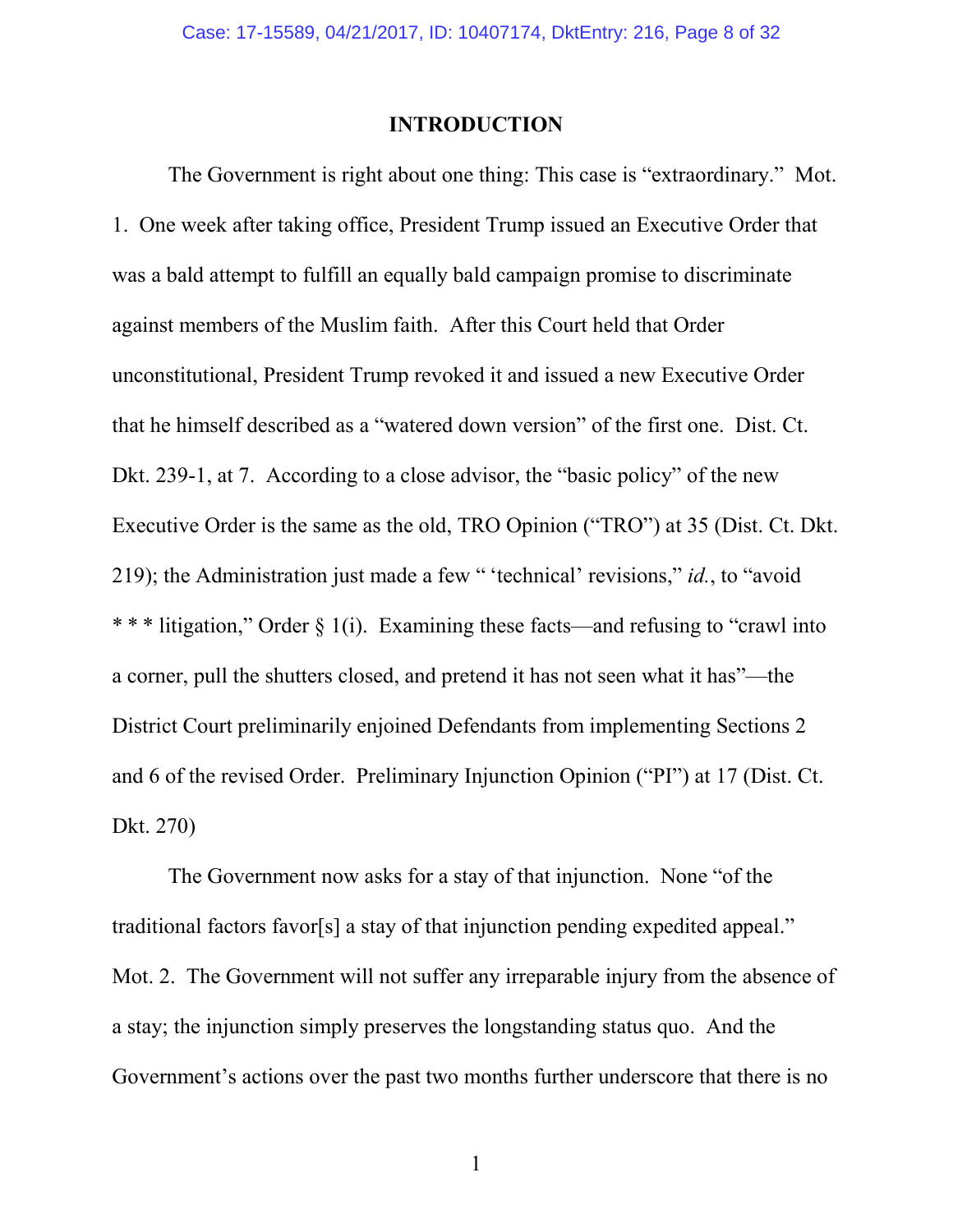### Case: 17-15589, 04/21/2017, ID: 10407174, DktEntry: 216, Page 9 of 32

genuine urgency behind the Order's implementation. In any event, the Government completely ignores that a court in the Fourth Circuit has *also* enjoined the enforcement of Section 2(c) nationwide, meaning a stay from this Court would not even be sufficient to permit the Government to enforce its discriminatory travel ban.

The Government also has not come close to "ma[king] 'a strong showing that [it] is likely to' prevail against" Plaintiffs' constitutional and statutory claims. *Washington* v. *Trump*, 847 F.3d 1151, 1165 (9th Cir. 2017) (per curiam) (citation omitted). Its stay papers and brief on the merits fail to demonstrate that the Order is anything other than an enactment of religious animus. Rather, as to the Establishment Clause challenge, the Government asks this Court to do things it already rejected—to ignore "extrinsic material" bearing on the Order's intent (Mot. 17), *but see Washington*, 847 F.3d at 1167 ("evidence of purpose beyond the face of the challenged law may be considered"), and to discount Plaintiffs' Establishment Clause injuries as not "meaningful" (Mot. 10-12, 14), *but see Washington*, 847 F.3d at 1167 (recognizing the injury caused by policies that "send[] \* \* \* the message" of being outsiders). These tactics fail (again). And the Government has not even addressed the alternative statutory and constitutional grounds upon which the injunction can be affirmed.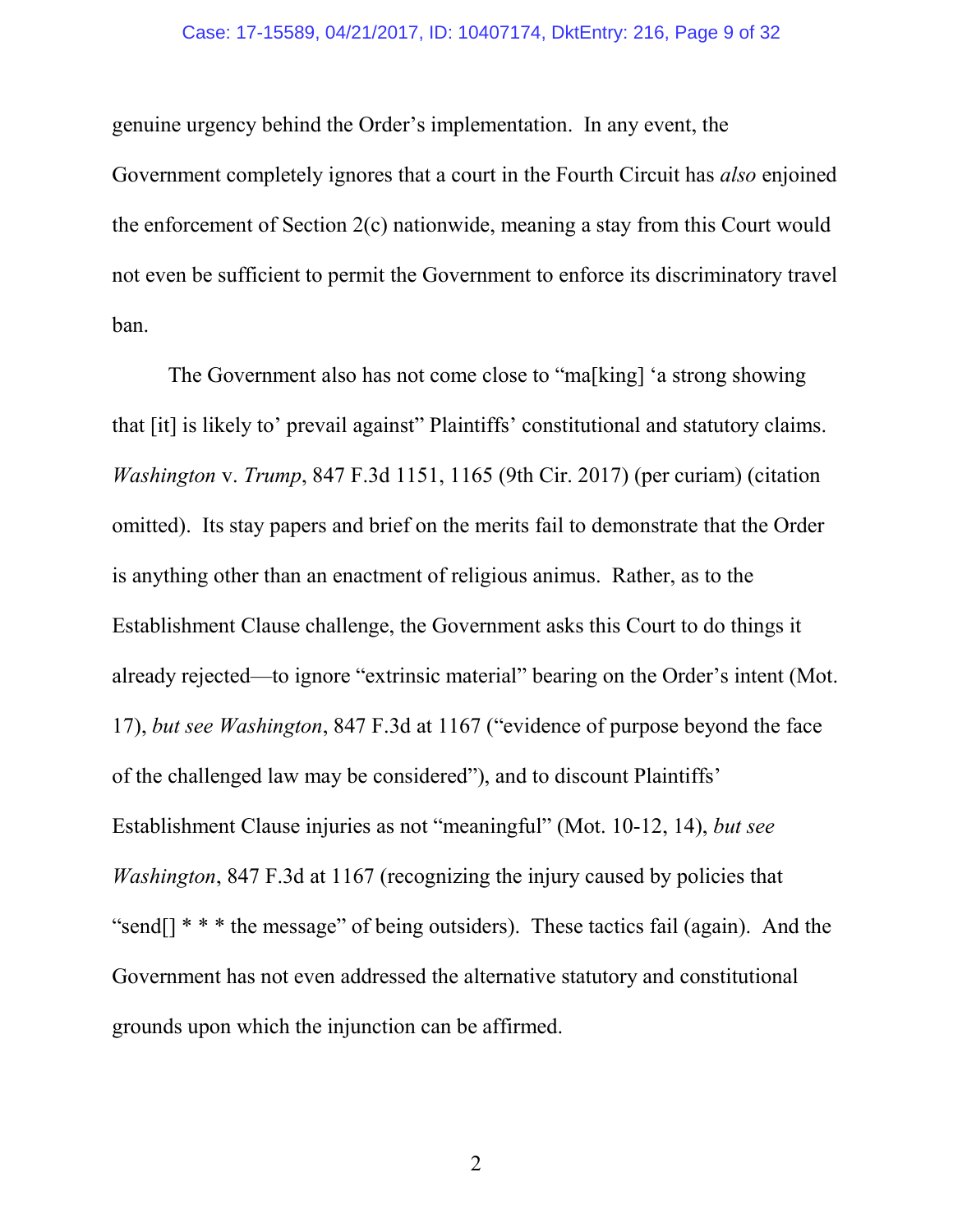Most striking of all, the Government claims (Mot. 15-16) that this Court is powerless to review the constitutionality of the Executive Order. This argument is both frivolous and inconsistent with our Nation's most basic values: "There is no precedent to support this claimed unreviewability, which runs contrary to the fundamental structure of our constitutional democracy." *Washington*, 847 F.3d at 1161.

The other stay factors also counsel against the issuance of such extraordinary relief here. The State of Hawaii and Dr. Elshikh will suffer multiple irreparable harms if the Order is allowed to take effect. They will be forced to tolerate their national government's putting a stamp of disapproval on the Muslim religion; Dr. Elshikh will be subjected to an additional barrier to reuniting with his mother-inlaw; and the State will endure "certainly impending" injuries to its proprietary and sovereign interests, including harms to its University. *See Clapper* v. *Amnesty Int'l*, 133 S. Ct. 1138, 1143 (2013). These injuries flow from the Order as a whole. *See* E.R. 94-96 (Elshikh Decl. ¶¶ 4, 7); E.R. 162, 167 (Compl. ¶¶ 90, 107). There is no basis for this Court to stay or narrow the injunction during its review.

The motion for a stay should be denied.

### **ARGUMENT**

The Government must carry a heavy burden to obtain a stay. *Hilton v. Braunskill*, 481 U.S. 770, 776 (1987). First, it must show that it will suffer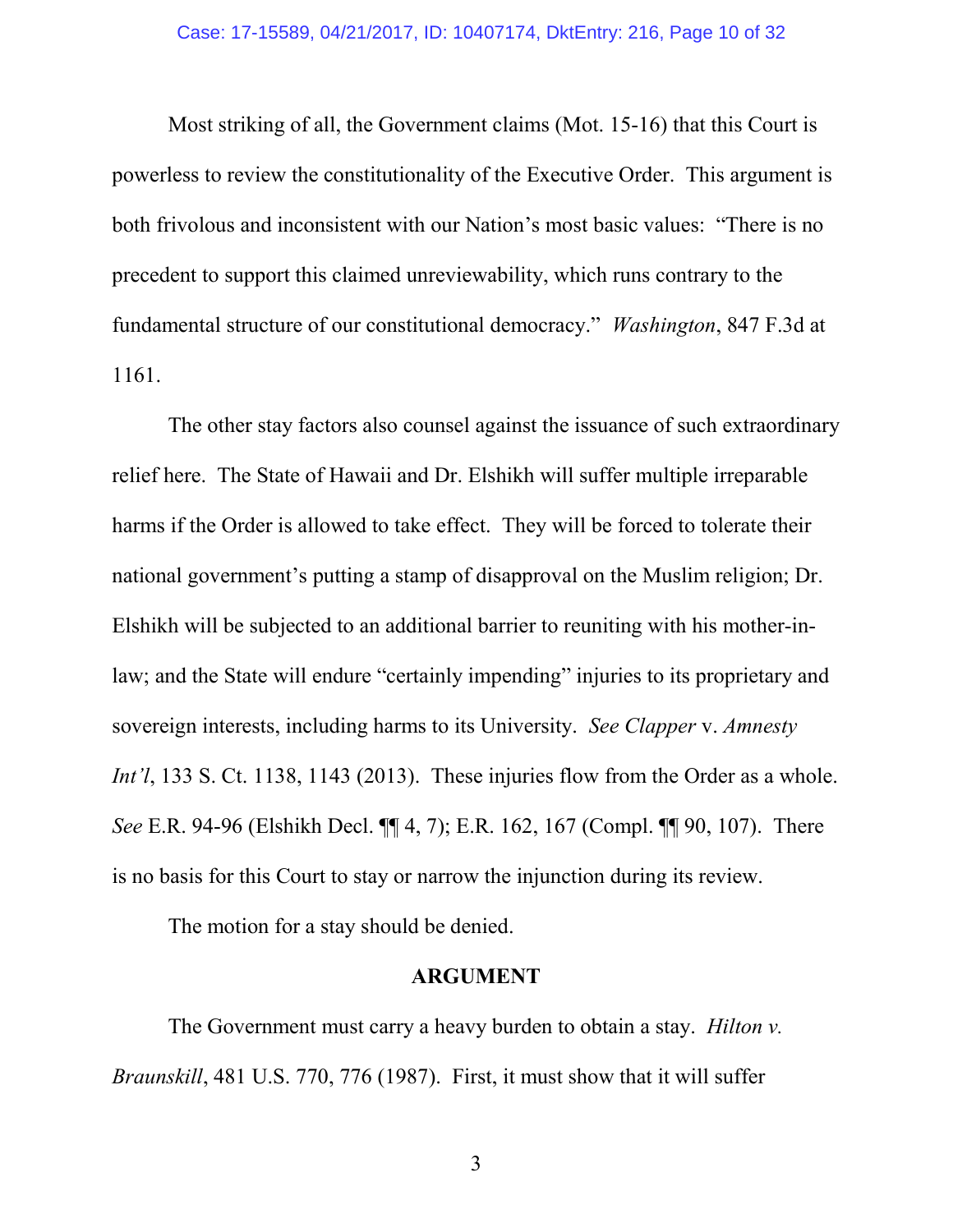irreparable harm if the injunction is not stayed, meaning that something concrete and injurious will happen if the Order is not put into effect during this Court's review. Next, it must make "a strong showing that [it] is likely to succeed on the merits" of its appeal, meaning it must demonstrate a strong likelihood that this Court will find the District Court abused its discretion in issuing the preliminary injunction. *Nken* v. *Holder*, 556 U.S. 418, 434 (2009) (citation omitted). The standards for each showing are high. *See id.* ("simply showing some 'possibility of irreparable injury'" is not sufficient (citation omitted)); *Washington*, 847 F.3d at 1168 (the Government must "submit[] \* \* \* evidence" proving the "urgent need for the Executive Order to be placed immediately into effect"); *Sw. Voter Registration Educ. Project* v. *Shelley*, 344 F.3d 914, 918 (9th Cir. 2003) (en banc) (abuse of discretion review for preliminary injunction is "deferential"). In addition to these two "most critical" factors in the stay analysis, *Nken*, 556 U.S. at 434, the Government must also demonstrate that a stay will not "substantially injure the other parties interested in the proceeding," and that the public interest favors such relief. *Hilton*, 481 U.S. at 776. The Government fails on all counts.

## **I. The Government Will Not Suffer Irreparable Harm In The Absence Of A Stay.**

This Court should deny the Government's request for a stay because it has not shown that it will suffer irreparable harm—or indeed, any harm—as a result of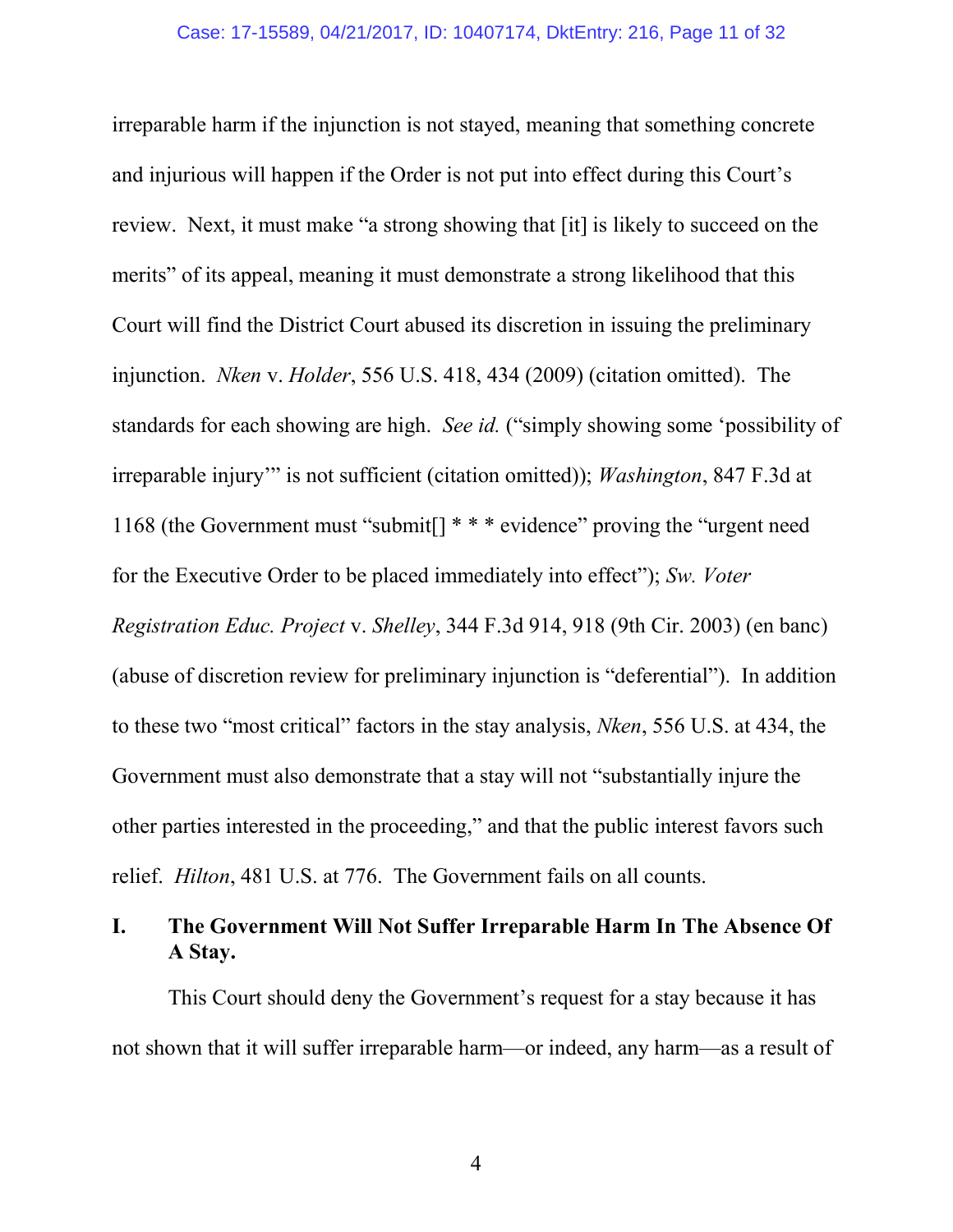a district court "order [that] merely return[s] the nation temporarily to the position it has occupied for many previous years." *Washington*, 847 F.3d at 1168.

First and foremost, to obtain a stay the Government must demonstrate not only that it will be harmed if the Order is not ultimately enforced, but also that the harm will occur if the Order is not enforced *immediately*. *See, e.g.*, *Boardman* v. *Pac. Seafood Grp.*, 822 F.3d 1011, 1022 (9th Cir. 2016). The Government's own conduct over the past two months makes that showing impossible. The Government waited a month to issue the revised Order after this Court left in place the injunction of the prior one. E.R. 156. The Government then delayed the release date of the new Order so as not to undercut favorable media coverage of the President's address to Congress. E.R. 156-157.

The Government's litigation tactics further demonstrate the lack of any urgent need to restore the Order. After the District Court issued its temporary restraining order ("TRO") on March 15, the Government could have moved swiftly to demonstrate a basis for its position that the TRO threatened national security objectives, and in turn moved to dissolve the TRO. Or, the Government could have stipulated to the conversion of the TRO to a preliminary injunction to accelerate review in this Court. The Government did neither. Instead, the Government filed a "Motion for Clarification"—even though there was "nothing unclear about the scope of the [TRO]," Dist. Ct. Dkt. 229—and then opposed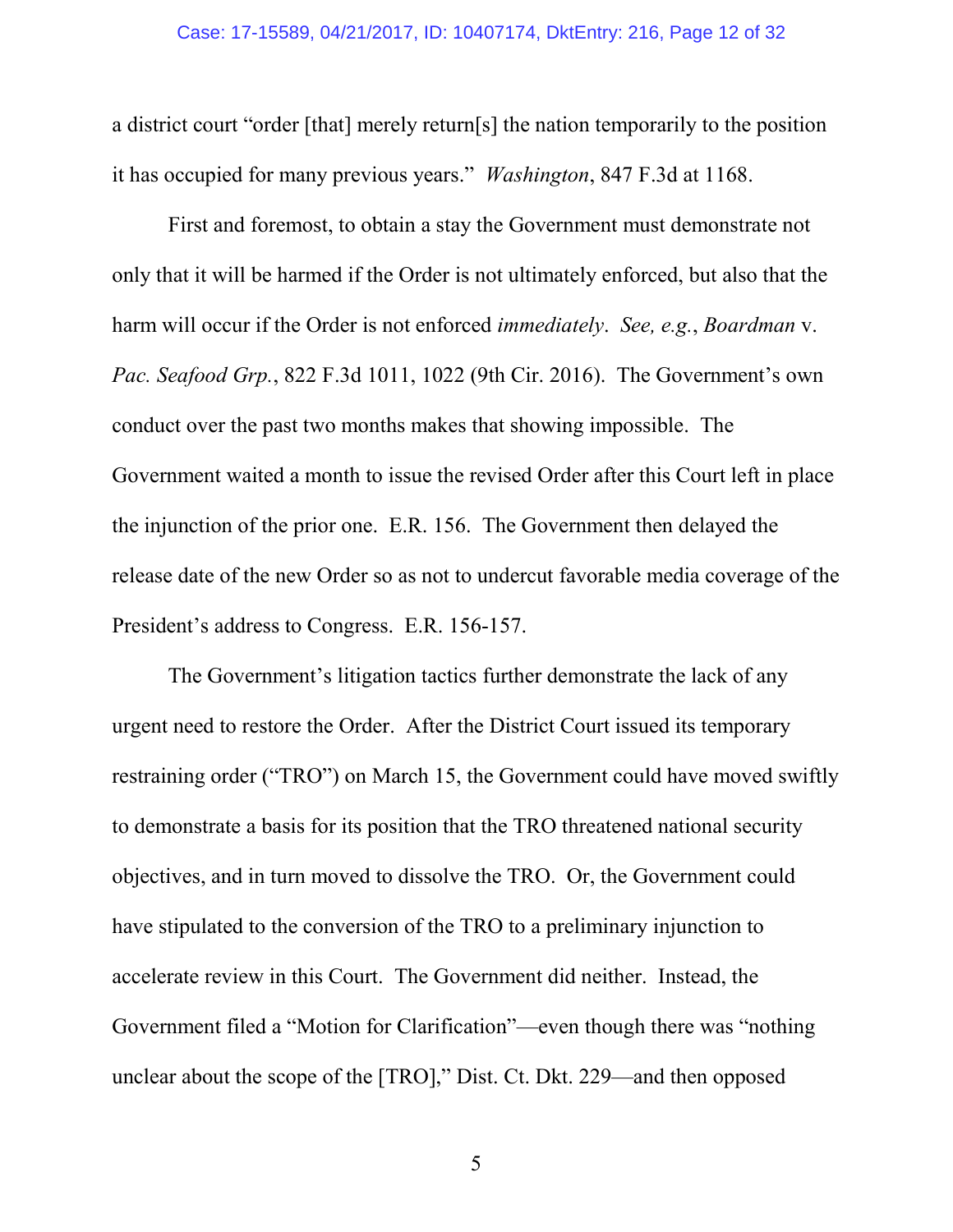Plaintiffs' motion to convert the TRO to a preliminary injunction without adding any support for its national-security-based hardship arguments to the record.

Further, while the Government now pleads for a stay of the District Court's ruling *before* this Court reaches a decision on the Government's appeal, the Government *agreed* to brief its stay motion on the same schedule as its appeal. If the Government's need for a stay were in fact immediate, the Government should have presented its request for a stay immediately. *Compare* Order, *Washington* v. *Trump*, No. 17-35105 (9th Cir. Feb. 4, 2017) (in light of Government's request for speed, setting extremely truncated briefing schedule regarding stay, with response brief due February 5, reply brief due February 6, and oral argument on February 7) *with Int'l Refugee Assistance Project* ("*IRAP*") v. *Trump*, No. 17-1351 (4th Cir. Mar. 23, 2017) (stay motion filed March 24, stay briefing complete on April 5, oral argument on May 8).

In any event, the Government has altogether failed to demonstrate that the Order serves a genuine national security objective. The District Court found the Government's showing lacking, and it is not alone in reaching that conclusion. *See* TRO 42 (noting the "questionable evidence supporting the Government's national security motivations"); *Aziz* v. *Trump*, 2017 WL 580855, at \*9 (E.D. Va. Feb. 13, 2017) (noting "the dearth of evidence indicating a national security purpose" for the Order); *Int'l Refugee Assistance Project* v. *Trump*, -- F. Supp. 3d --, 2017 WL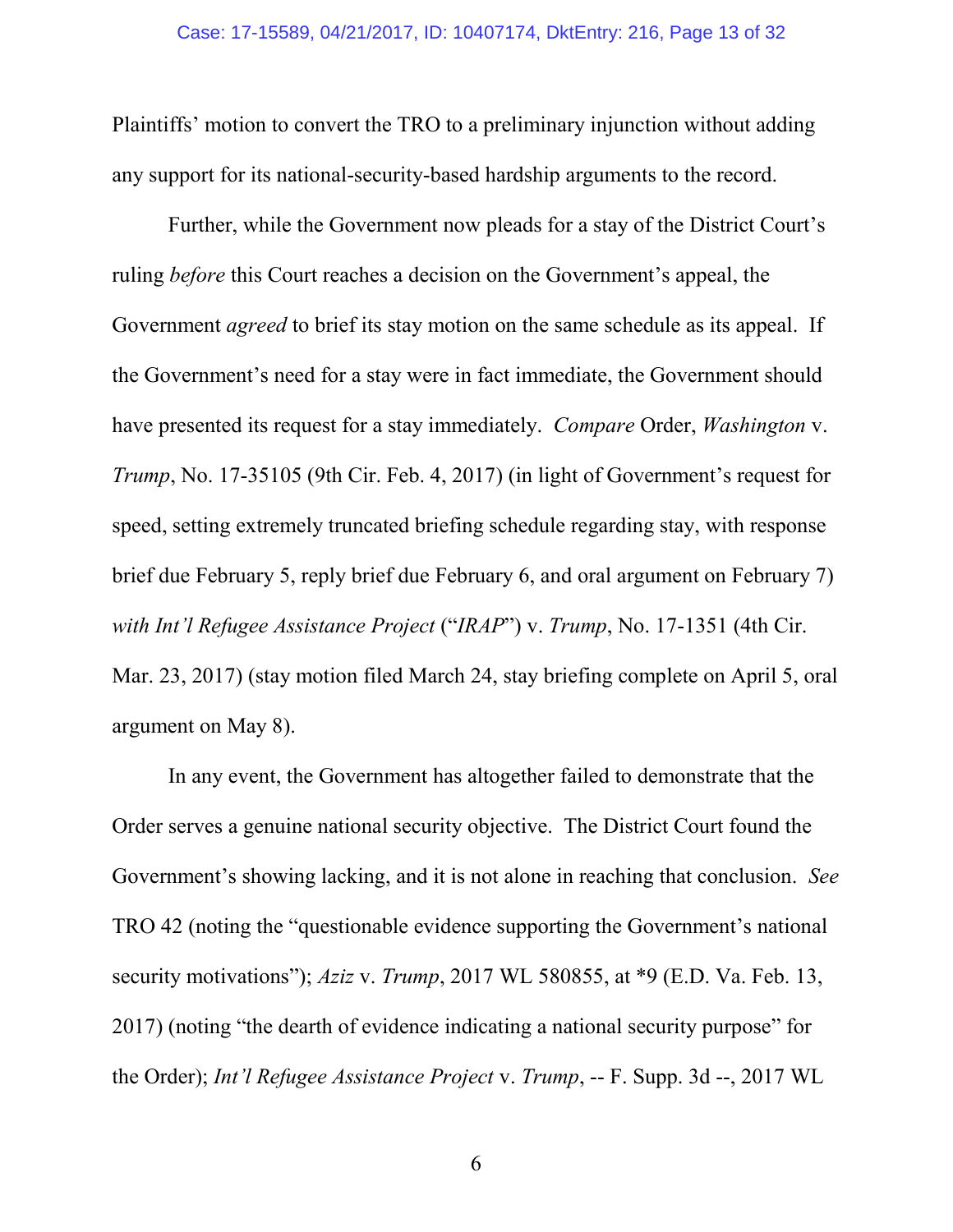1018235, at \*17 (D. Md. Mar. 16, 2017) ("Defendants \* \* \* have not shown \* \* \* that national security cannot be maintained without an unprecedented six-country travel ban"); *see also* Former Nat'l Security Officials Amicus Br. 4-9, Dkt. 108. The Government has said nothing new before this Court that counsels a different result.

Notably, the Government has come up with no response to this Court's simple conclusion that enjoining the Order cannot irreparably harm the national security during appellate consideration since it merely preserves the status quo that has existed for decades. *See Washington*, 847 F.3d at 1168; *cf. Feldman* v. *Arizona Sec'y of State's Office*, 843 F.3d 366, 369 (9th Cir. 2016) (en banc) (granting injunction pending appeal to "restore[] the *status quo ante*" of "Arizona's long standing election procedures"). The Government has identified no recent event except for the President's inauguration—that compels an overhaul of the immigration system during the brief period of this Court's expedited review.

Moreover, the Government has precious little to support its claim that the persons covered by Section 2 are more likely to commit terrorism in the imminent future than anyone else. Most of the examples cited in the Order are decades old, and some involve nationals of countries the Order does not cover. Nationalitybased generalizations do not equate to the individualized risk assessments the law requires. *See* Former Federal Immigration & Homeland Security Officials Amicus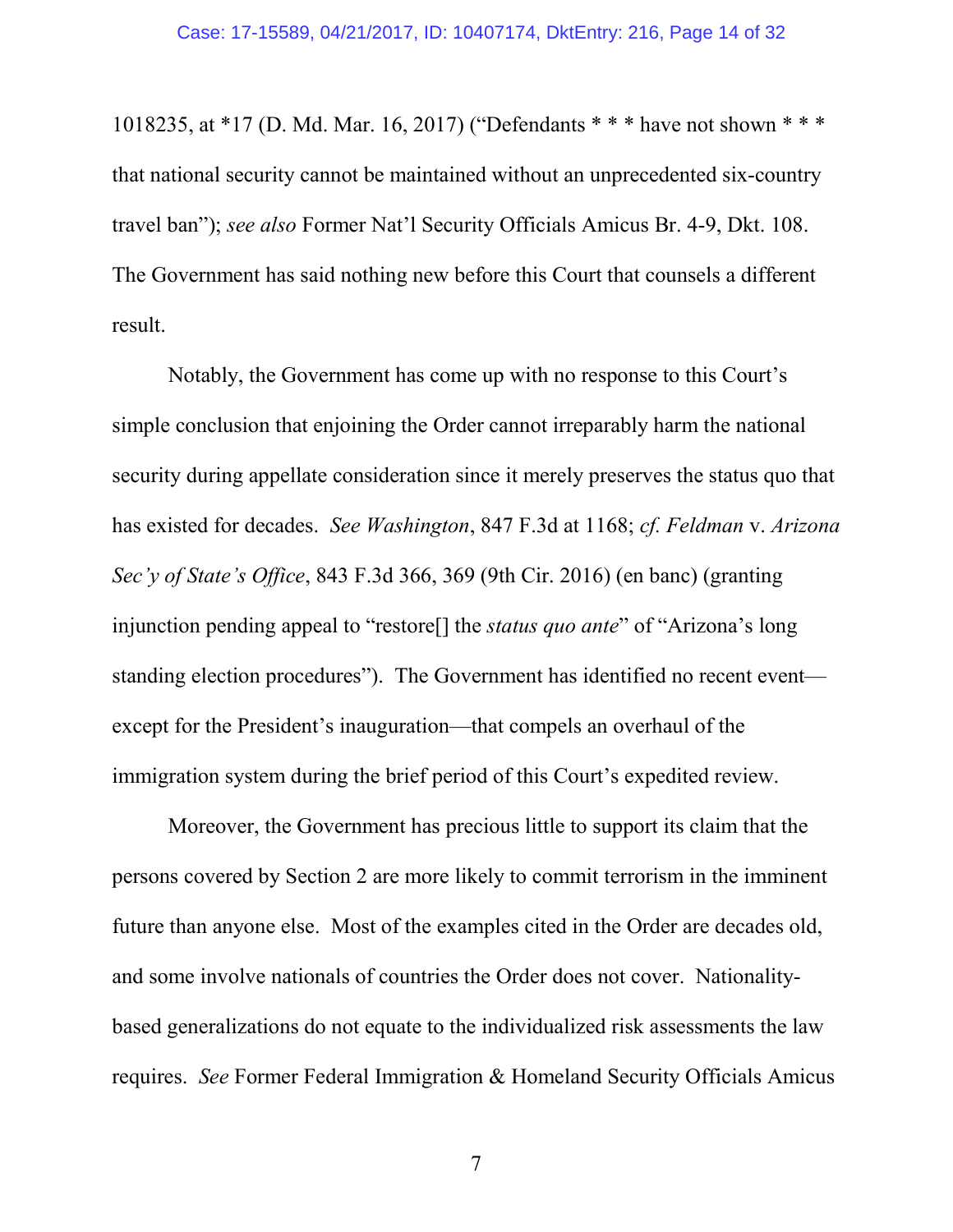Br. 20-25, Dkt. 176 ("the Order weakens vetting \* \* \* by using national-origin discrimination as a substitute for individualized threat assessments"); Former Nat'l Security Officials Amicus Br. 8-9 (same). On that very point, a draft report from the Department of Homeland Security ("DHS") released on February 24, 2017, concluded that: (1) a person's country of origin is an "*unlikely* indicator" of terrorism threats in the United States; (2) of the 82 persons who attempted to commit such crimes since 2011, half were U.S. citizens born in the United States; and (3) of those offenders who were foreign-born, very few hailed from the six countries included in the Order. *See* E.R. 151-152. Indeed, since 1975, not a *single* American has been killed as a result of terrorist attacks on U.S. soil carried out by individuals born in the six countries targeted in the Order. *Id.* at 148.

As for Section 6, the Government says that immediate implementation is needed—*i.e.*, all refugee admissions must be halted instantly—because since 2001, "'[h]undreds of persons born abroad have been convicted of terrorism-related crimes in the United States [including] individuals who first entered the country as refugees.'" Mot. 7 (quoting Order  $\S$  1(h)). This vague statement provides no indication of an imminent risk that would arise in the next 120 days without a refugee ban. For example, the Government fails to say how many of those "hundreds of persons" were *in fact* refugees (the available evidence suggests the number is vanishingly small). *See, e.g.*, Former Nat'l Security Officials Amicus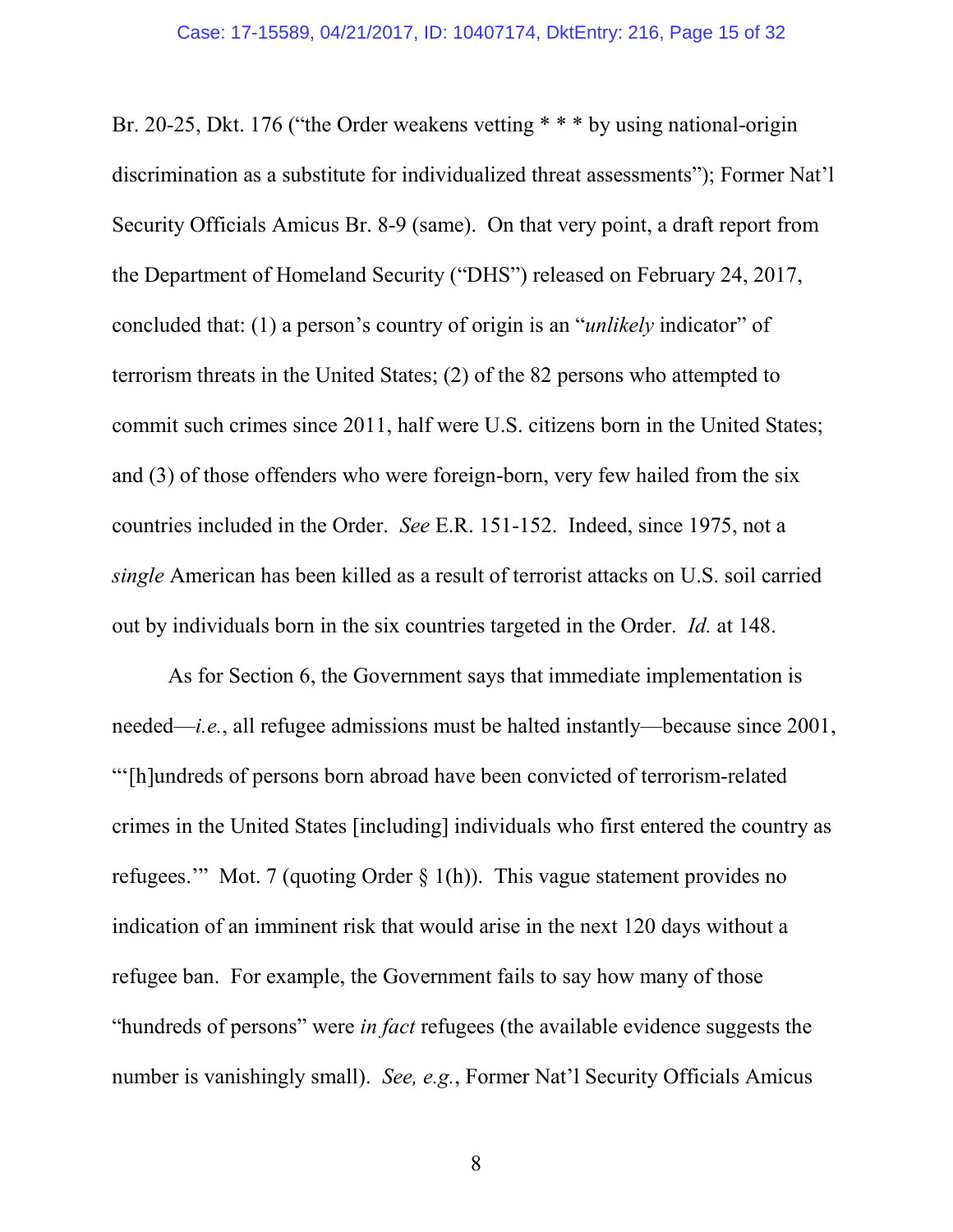#### Case: 17-15589, 04/21/2017, ID: 10407174, DktEntry: 216, Page 16 of 32

Br. 13-14. The one example the Order gives is telling: It cites "a native of Somalia who had been brought to the United States as a child refugee" and later attempted to detonate a bomb. Order § 1(h). But elsewhere the Order creates a specific waiver provision for children. *Id.*  $\S3(c)(v)$ . If the Government wishes to convince the Court of the dubious proposition that children are the real threat, then at a minimum it should not have created an exemption explicitly for them. *But see* Am. Prof. Soc'y on the Abuse of Children Amicus Br. 22-30, Dkt. 107 (describing the extraordinarily vulnerable status of refugee children).

Perhaps recognizing that the Order's entry bans cannot be justified by an immediate risk to national security, the Government next defends them by pointing to the forthcoming "review[s]" of our "Nation's screening and vetting procedures." Mot. 4. The Motion repeatedly declares that Sections 2 and 6 are necessary to enable those reviews and must therefore be put into effect right away. *See id*. ("[t]o facilitate that important review [of our vetting procedures], the President ordered a temporary pause on entry of nationals from six countries"); *id.* at 6 ("in order to allow the Secretary of State to review application and adjudication processes," the "President also directed" the 120-day refugee suspension). The Order speaks in similar terms. *E.g.*, Order § 2(c) ("To temporarily reduce investigative burdens on relevant agencies during the review period \* \* \* I hereby" restrict the entry of nationals from six countries).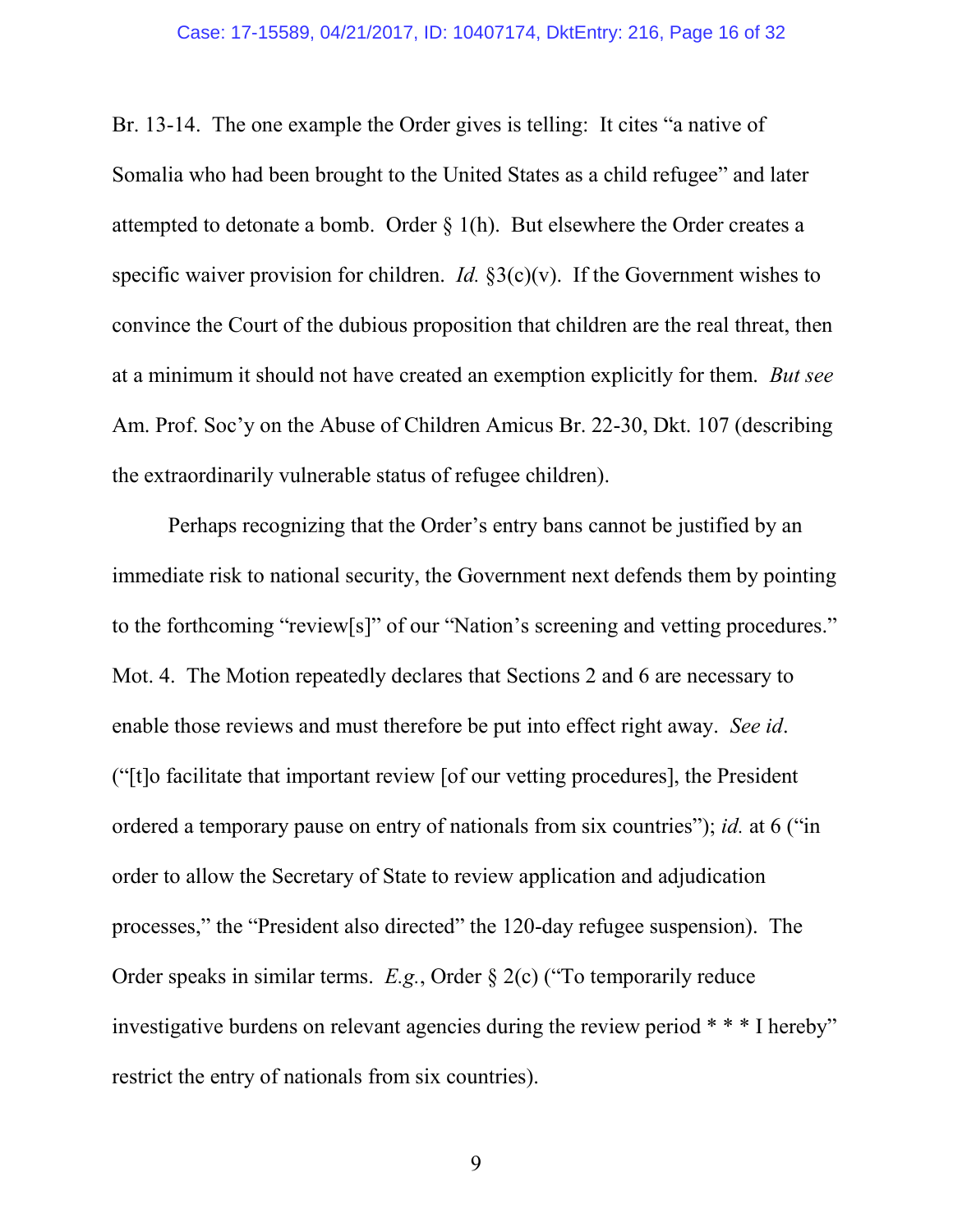The problem is that the Government gives no logical explanation for why Sections 2 and 6 will "facilitate" these reviews at all. Nothing in the record indicates why the Departments of State and Homeland Security, each filled with thousands of employees, need 90-day and 120-day entry bans to be able to assess their internal vetting systems. If anything, Sections 2 and 6 appear to *increase* the burdens on the relevant agencies as they are doing their reviews—by introducing sweeping changes to the immigration system, imposing a disruptive halt on the U.S. Refugee Admissions Program, and requiring consular and refugee officers to create and implement new "waiver" systems. *See* Order §§ 3(c), 6(c).

Moreover, it is Section 5 of the Order—which has not been enjoined—that directs the Secretary of State, Attorney General, and Secretary of Homeland Security to revise their vetting procedures. And the Department of State has proceeded with implementing such new procedures for visa applicants during the time Sections 2 and 6 of the Order have been enjoined. *See* Dist. Ct. Dkt. 253-3; *see also* T.A. Amicus Br. 11-12 & Addendum, Dkt. 114, 116 (detailing and attaching the State Department's March 17 cable with instructions for "heightened screening and vetting of visa applications" by consular officers). DHS has also introduced a "laptop ban" for flights from certain Muslim-majority countries. *See* Dist. Ct. Dkt. 253-1, 253-2. Thus, the Government's claim that Sections 2 and 6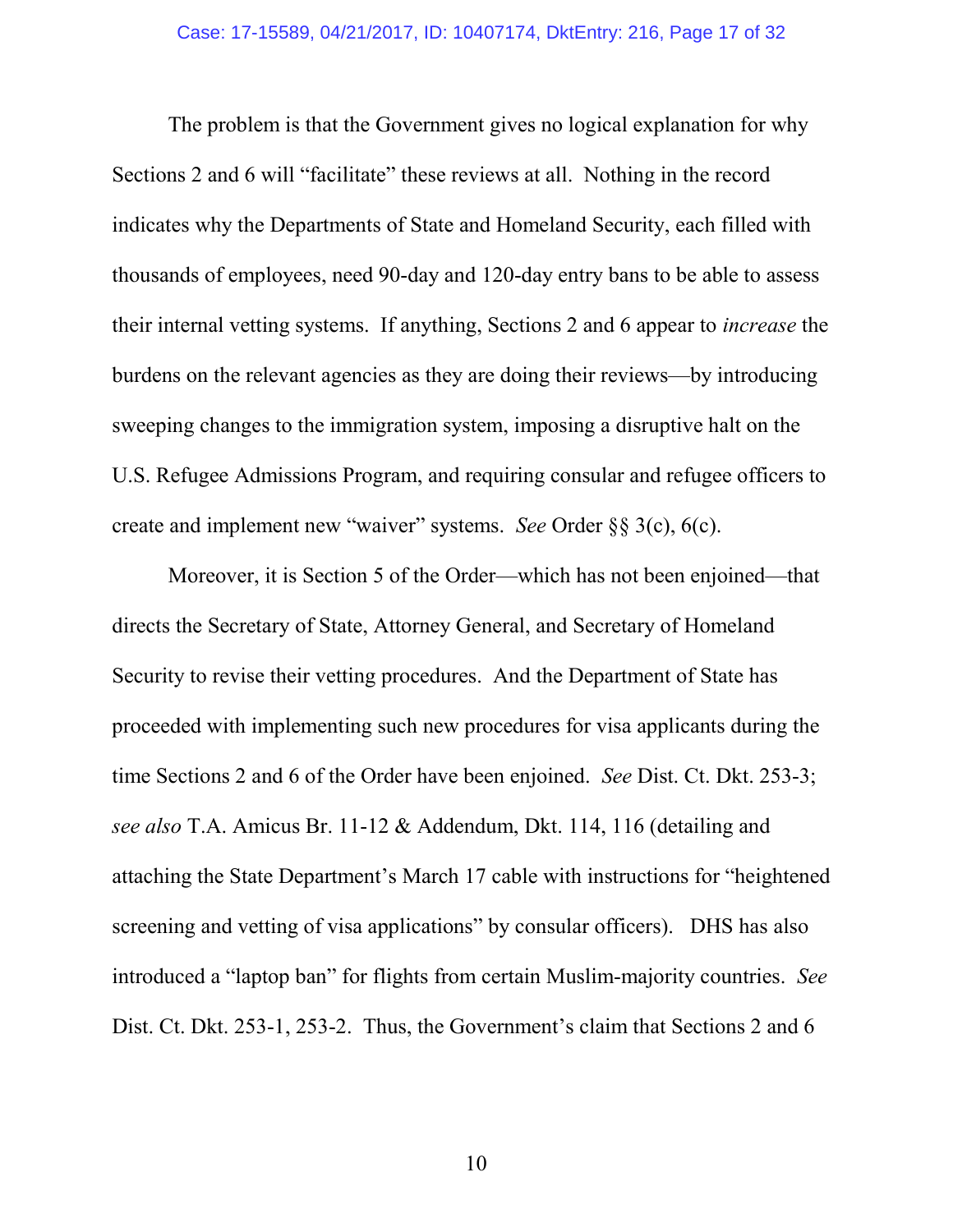#### Case: 17-15589, 04/21/2017, ID: 10407174, DktEntry: 216, Page 18 of 32

are necessary for the relevant agencies to find ways to tighten vetting not only defies logic—it defies fact.

At the end of the day, the Government relies not on any actual and imminent threat, but on the purported harm inflicted by the judicial "overrid[e]" of the President's will. Mot. 9 (claiming that the injunction threatens irreparable harm "by invalidating an action taken at the height of the President's authority"); *see id.* ("[T]he district court's injunction overriding the President's national-security judgment imposes irreparable harm on the government"); *id.* at 10 ("*A fortiori*, the injunction against the Order here imposes irreparable injury on the President"). This argument has already been rejected: The *Washington* Court explained that there is *no* basis for the President's claim of unreviewable power, and any "institutional harm" imposed by the alleged "erosion of the separation of powers" would be a question for the merits, not for the irreparable harm analysis. *Washington*, 847 F.3d at 1168; *accord Texas* v. *United States*, 787 F.3d 733, 767- 768 (5th Cir. 2015) ("[I]t is the resolution of the case on the merits, not whether the injunction is stayed pending appeal, that will affect those [separation of powers] principles.").

### **II. Plaintiffs Will Suffer Irreparable Harm If A Stay Is Entered.**

This Court, however, need not peer too deeply into the Government's flawed rationales for its stay request in order to conclude that it should be denied. The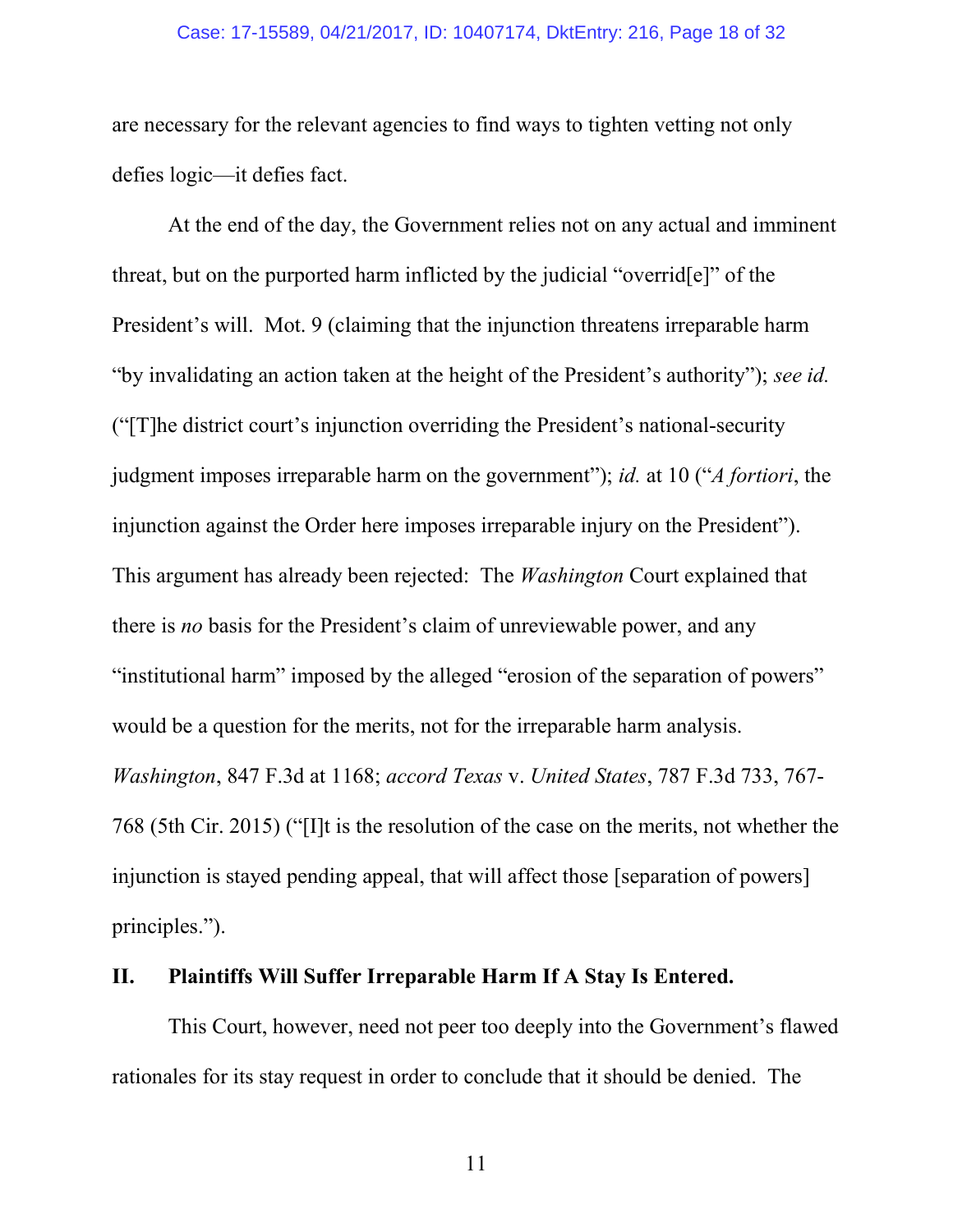### Case: 17-15589, 04/21/2017, ID: 10407174, DktEntry: 216, Page 19 of 32

irreparable harm the Order will inflict on both Dr. Elshikh and the State of Hawaii is reason enough to deny the stay.

*First*, as the District Court found, Dr. Elshikh has demonstrated "direct, concrete injuries to the exercise of his Establishment Clause rights" and "is likely to suffer irreparable injury in the absence of a TRO." TRO 40; *see also* PI 11, 18- 19. Dr. Elshikh's declaration and complaint state that:

- The effects of the Executive Order—the whole Order—are "devastating to me, my wife and children," E.R. 96 (Elshikh Decl. ¶ 6);
- He is "deeply saddened by the message that [both Orders] convey—that a broad travel-ban is 'needed' to prevent people from certain Muslim countries from entering the United States," *id.* ¶ 1;
- His children are "deeply affected by the knowledge that the United States" \* \* \* would discriminate against individuals" with their religious beliefs, *id.* ¶ 3;
- Members of his Mosque "feel that the travel ban targets Muslim citizens" because of their religious views and national origin," *id.* ¶ 7;
- "Dr. Elshikh feels that, as a result of the new Executive Over, there is now a favored and disfavored religion" in America, E.R. 162 (Compl. ¶ 90); and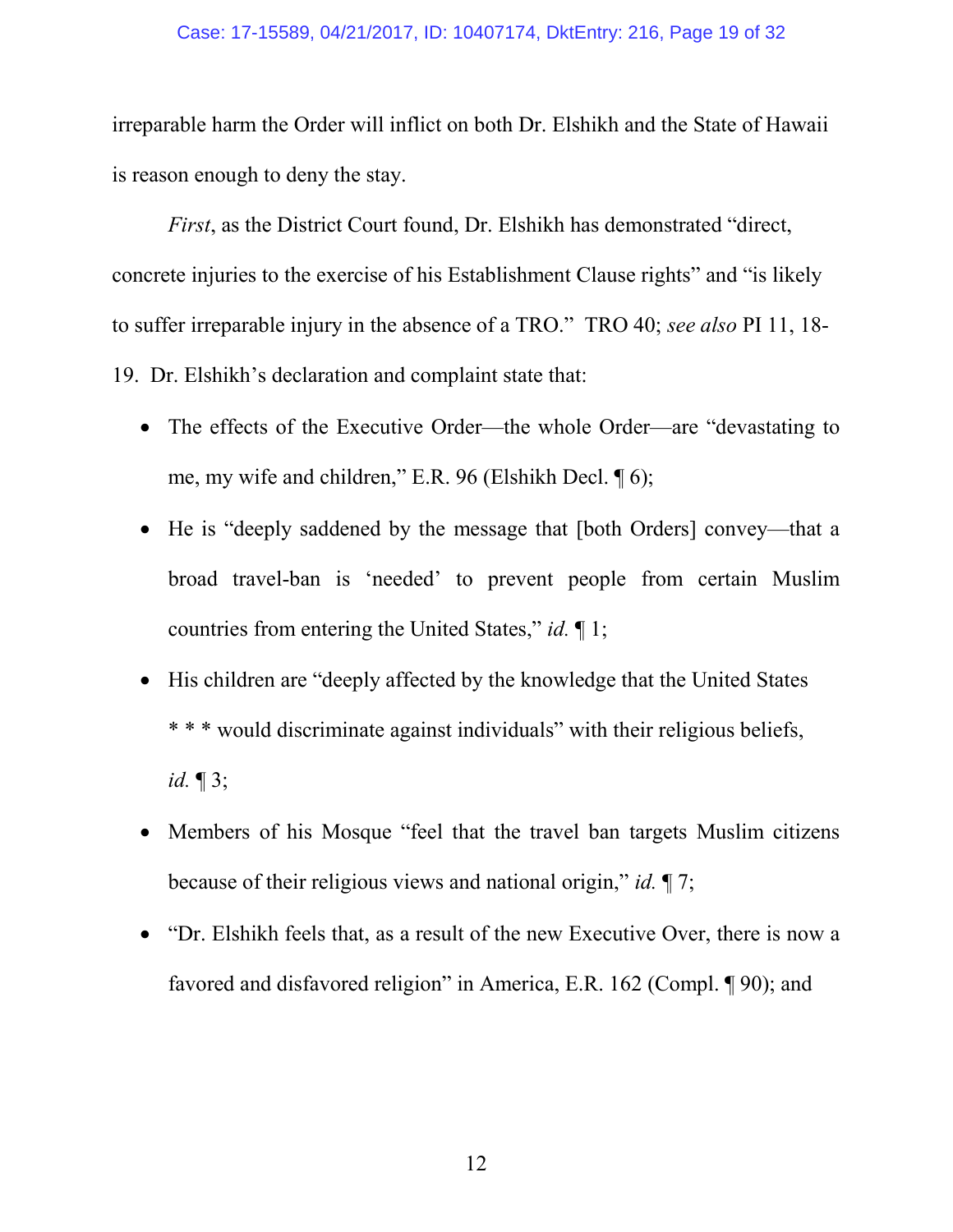Dr. Elshikh's children have asked "Dad, how come we can't have our grandmother like our friends; is it because we are Muslims?" E.R. 96 (Elshikh Decl. ¶ 3).

This testimony leaves no doubt—as the District Court found—that Dr. Elshikh's Establishment Clause "injuries are neither contingent nor speculative." PI 11.

"The loss of First Amendment freedoms, for even minimal periods of time, unquestionably constitutes irreparable injury." *Klein* v. *City of San Clemente*, 584 F.3d 1196, 1208 (9th Cir. 2009) (quoting *Elrod* v. *Burns*, 427 U.S. 347, 373 (1976)). This is especially true in the Establishment Clause context, "because an erosion of religious liberties cannot be deterred by awarding damages to the victims of such erosion." *ACLU of Ill.* v. *City of St. Charles*, 794 F.2d 265, 275 (7th Cir. 1986); *see also Chaplaincy of Full Gospel Churches* v. *England*, 454 F.3d 290, 303 (D.C. Cir. 2006) (Establishment Clause injury causes irreparable harm); *ACLU of Ky.* v. *McCreary Cnty*, 354 F.3d 438, 445 (6th Cir. 2003) (same); *Ingebretsen ex rel. Ingebretsen* v. *Jackson Pub. Sch. Dist.,* 88 F.3d 274, 280 (5th Cir. 1996) (same); *Parents' Ass'n of P.S. 16* v. *Quinones,* 803 F.2d 1235, 1242 (2d Cir. 1986) (same). Thus, a stay will immediately visit this irreparable harm on Dr. Elshikh.

The Government counters that Dr. Elshikh's Establishment Clause injury is "manufacture[d]" because all he has alleged is an "abstract stigmatic injury"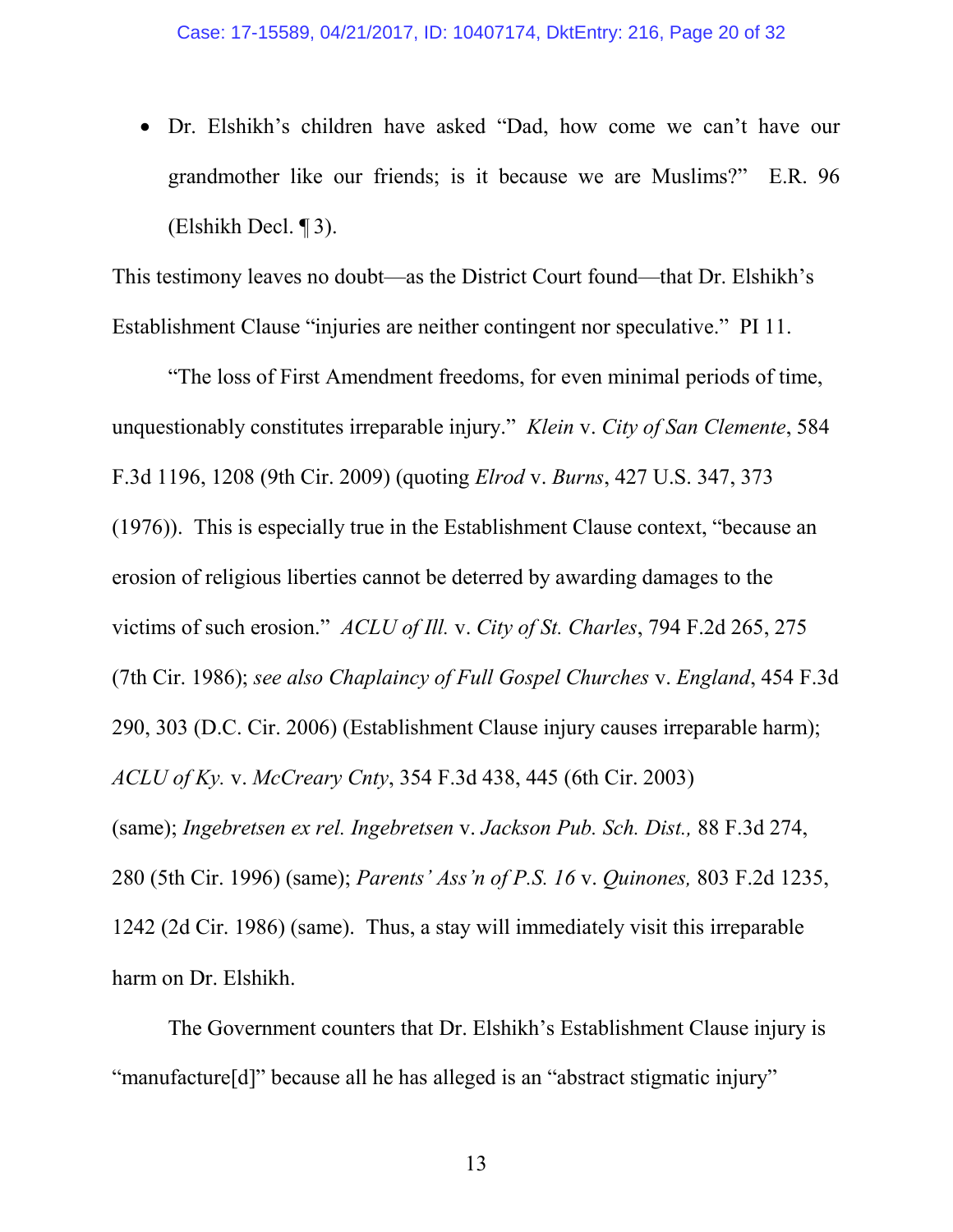### Case: 17-15589, 04/21/2017, ID: 10407174, DktEntry: 216, Page 21 of 32

resulting from "a governmental *message* concerning religion.'" Mot. 11 (brackets and quotation marks omitted). That type of harm, the Government says, is neither cognizable under Article III nor "meaningful and irreparable" under the stay analysis. *Id.* at 11-12.

The Government misses the point. The spiritual and psychological harm Dr. Elshikh and his children experience from the Order is not the product of his "observation of conduct with which [he] disagrees," Mot. 11—it is the direct and personal result of a government policy that sends a discriminatory message about *his* religion. *See* E.R. 96 (Elshikh Decl. ¶ 7); *accord* Decl. of *Amicus Curiae* Khizr Khan ¶ 25, Dkt. 88. ("[T]he message I perceive in President Trump's Executive Order \* \* \* is that Muslims—even those, like my son, who have died for this country—are stigmatized by the Trump administration as outsiders."). The very purpose of the Establishment Clause is to bar official action that "sends a message to nonadherents [of the favored denomination] that they are outsiders." *Lynch* v. *Donnelly,* 465 U.S. 668, 688 (1984) (O'Connor, J., concurring). There is ample precedent for the bedrock principle that "spiritual or psychological" harm inflicted on a person by "the government's condemnation of *one's own* religion" is at the heart of the Establishment Clause. *Catholic League for Religious and Civil Rights* v. *City and Cnty. of San Francisco*, 624 F.3d 1043, 1050, 1052 (9th Cir. 2010) (en banc) (emphasis added); *accord Santa Fe Indep. Sch. Dist.* v. *Doe*,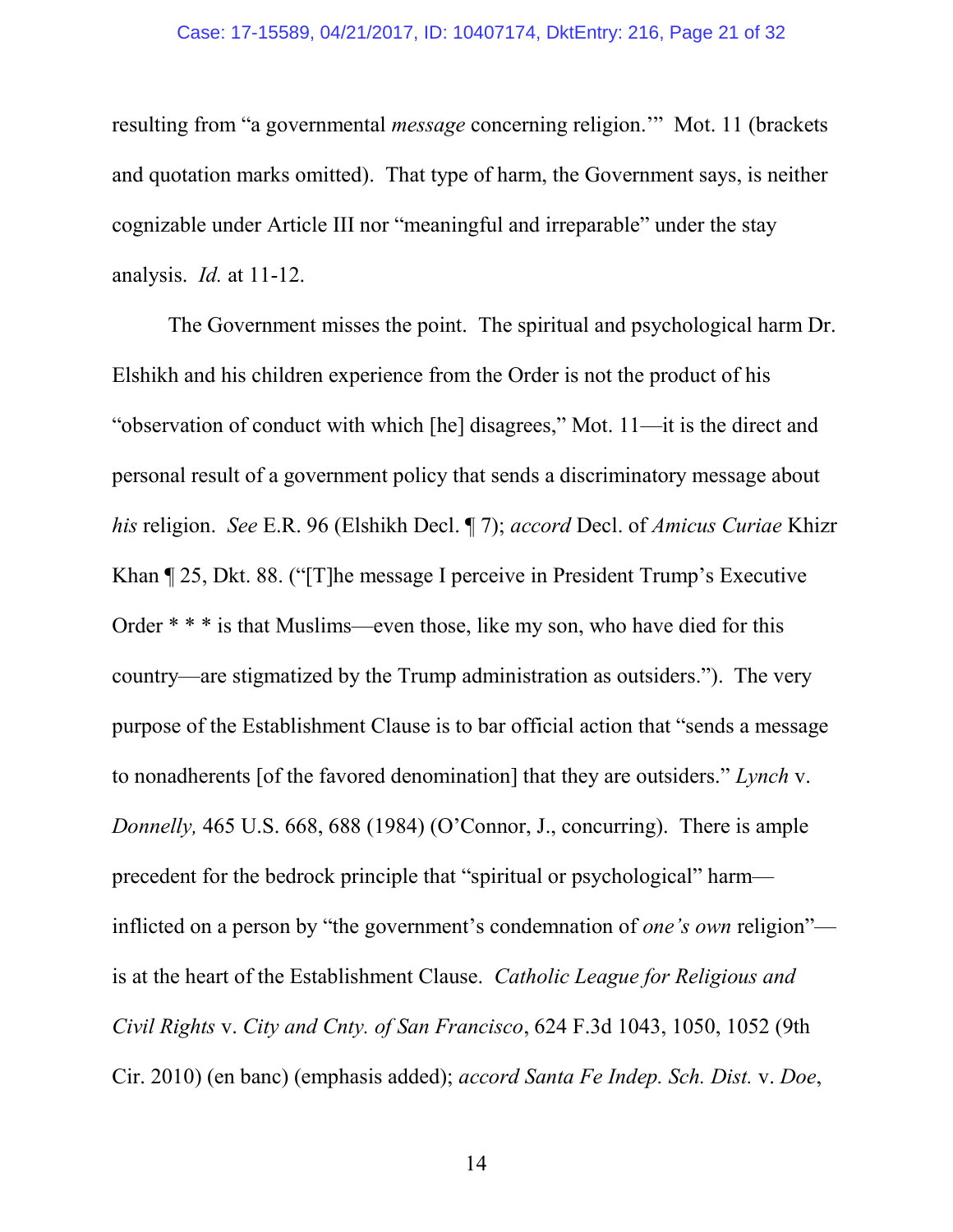530 U.S. 290, 308-310 (2000); *Vasquez v. Los Angeles Cty.*, 487 F.3d 1246, 1251 (9th Cir. 2007).

*Second*, Dr. Elshikh will suffer irreparable harm if the injunction is stayed because he will be forced to overcome an additional obstacle to reunification with his mother-in-law. *See Kerry* v. *Din*, 135 S. Ct. 2128, 2139 (2015) (Kennedy, J., concurring in the judgment) (recognizing potential constitutional harm inflicted when a loved one is prohibited from entering the country); *id.* at 2142-43 (Breyer, J., dissenting) (same); *Leiva-Perez* v. *Holder*, 640 F.3d 962, 969-970 (9th Cir. 2011) (per curiam) ("[I]mportant [irreparable harm] factors include separation from family members."). Even the Government acknowledged in the prior round of litigation before this Court that "a U.S. citizen with a connection to someone seeking entry" would have "a route to make a constitutional challenge." Oral Arg. 24:28-24:47, *Washington*, No. 17-35105 (9th Cir. Feb. 7, 2017); *see also* Gov't Reply Br. 4, *Washington*, No. 17-35105 (9th Cir. Feb. 6, 2017) (Dkt. 70).

That describes Dr. Elshikh exactly. His mother-in-law is a Syrian national, living in Syria, and in September 2015, Dr. Elshikh's wife filed an I-130 immigrant visa petition on her behalf. On April 14, 2017, as this appeal was pending, Dr. Elshikh and his family were notified by the National Visa Center that his mother-in-law's visa interview had been scheduled for May 24, 2017, at the U.S. embassy in Lebanon. A stay would mean that at her interview, she would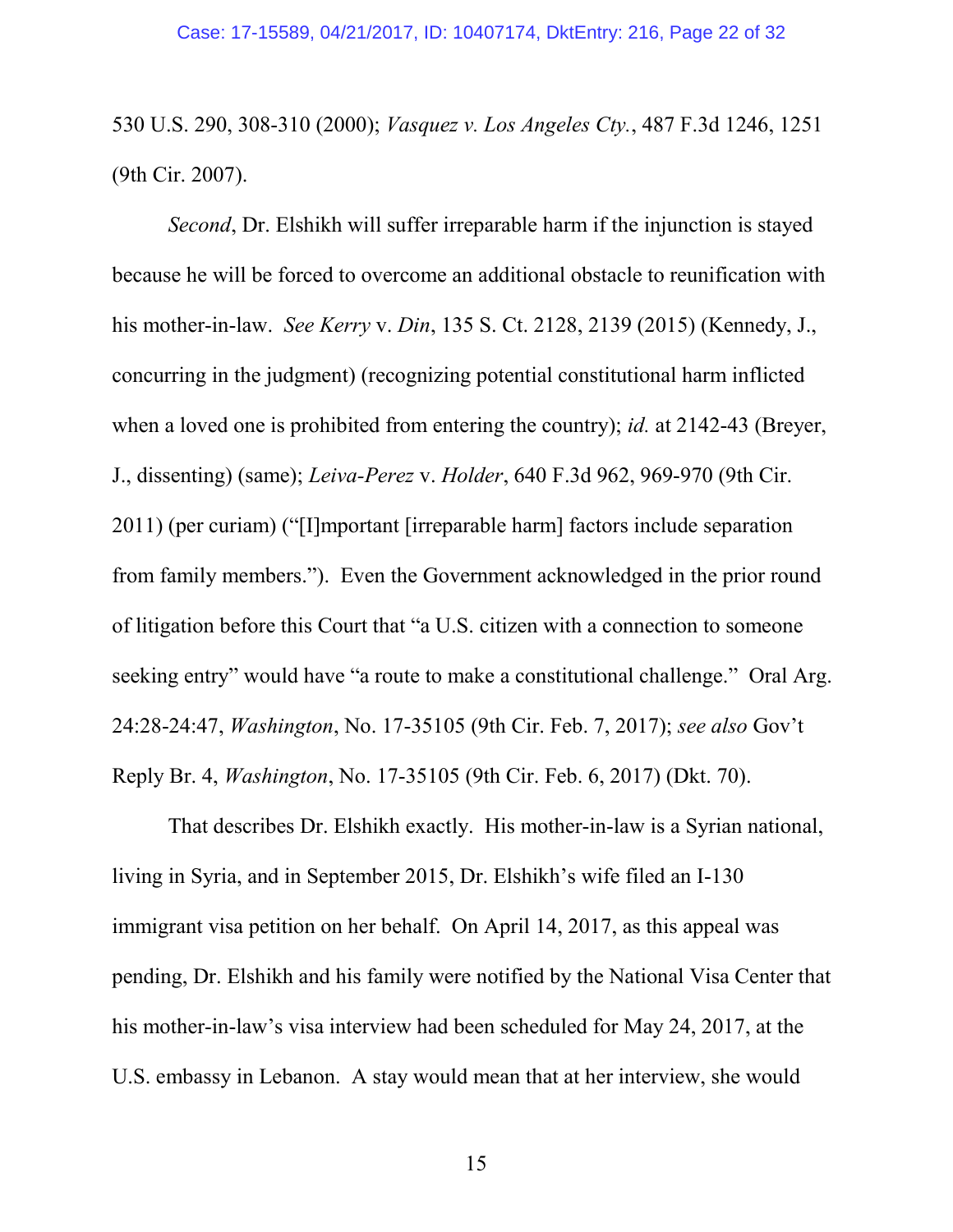now be deemed ineligible for a visa and blocked from entering the country unless she could demonstrate that she qualifies for a "national interest" waiver. Order  $\delta$  $3(c)$ .

The "imposition of [that additional] barrier" to Dr. Elshikh's reunification with his family member *itself* constitutes an injury, even if it does not result in "ultimate inability to obtain the benefit." *Gratz* v. *Bollinger*, 539 U.S. 244, 262 (2003); *see also Oklevueha Native Am. Church of Hawaii, Inc.* v. *Holder*, 676 F.3d 829, 838 (9th Cir. 2012) (rejecting argument that plaintiffs' request for prospective relief was unripe because "Plaintiffs did not request an exception"); *Neal* v. *Shimoda*, 131 F.3d 818, 825 n.4 (9th Cir. 1997) (similar). Moreover, the waiver provision is intended to be a narrow escape hatch; if family members like Dr. Elshikh's mother-in-law were supposed to routinely get it, they would have been exempt from Section 2(c) in the first place. That is why this Court rejected the argument that the prior Order's waiver provided "a sufficient safety valve" to the potential denial of constitutional rights such that there was no threatened irreparable harm. *Washington*, 847 F.3d at 1169.

*Third*, the State of Hawaii will suffer several irreparable harms if a stay is granted. It will suffer injuries under the Establishment Clause—both in its own right, *see Elk Grove Unified School Dist.* v. *Newdow*, 542 U.S. 1, 49 (2004) (Thomas, J., concurring), and on behalf of its University's students and professors,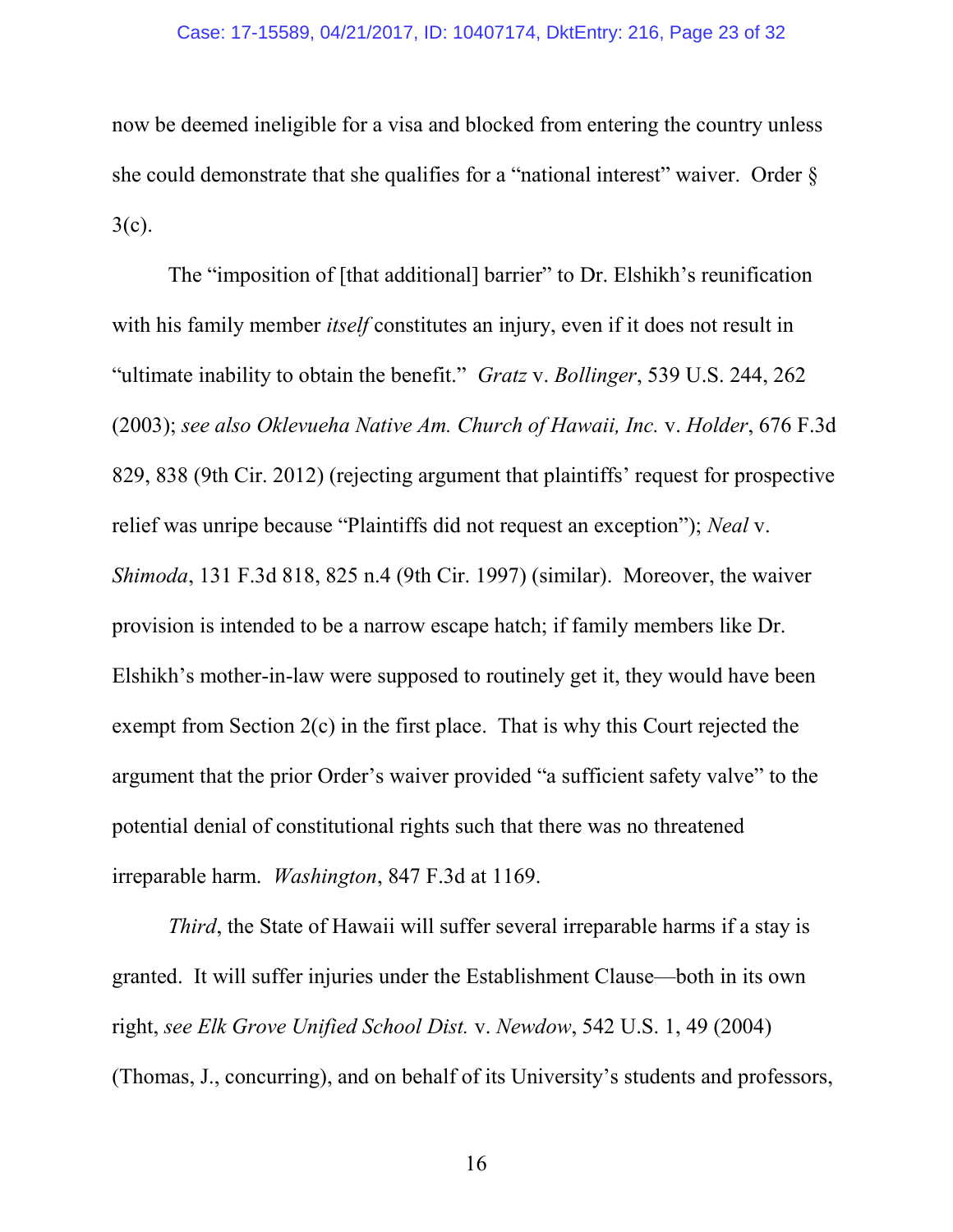*see Washington*, 847 F.3d at 1160 n.4 (States of Washington and Minnesota had standing to "assert[] the [Establishment Clause] rights of their students and professors"). It will suffer proprietary harms at its University, both because the University will be unable to recruit, enroll and hire the most qualified persons for open spots while the Order is in effect, and because potential students and faculty members from the designated countries will be chilled from even applying. *See* E.R. 120-122 (Dickson Suppl. Dec. ¶¶ 7, 8). These harms will be particularly acute because it is admissions season *right now*. Dist. Ct. Dkt. 238-1, at 12; *accord* Illinois et al. Amicus Br. 7-15, Dkt. 125; Colleges & Universities Amicus Br. 22-25, Dkt. 97. The University recently announced that eleven graduate students from the designated countries have been admitted for the 2017-2018 academic year and the University is considering applications from another 21 students in the affected countries.<sup>1</sup> If imposed, the Order's entry ban would prevent those students from matriculating or even visiting the University. This Court found that virtually identical harms threatened to Washington and Minnesota's universities by the prior Order were "substantial  $***$  and even irreparable." *Washington*, 847 F.3d at 1169.

That is not all. A stay would lead to an imminent drop in tourism, which is Hawaii's leading economic driver. E.R. 141. As the District Court found, data

<sup>1</sup> *UH a popular destination for international students*, UH NEWS (Apr. 20, 2017), https://goo.gl/RJ0tnk.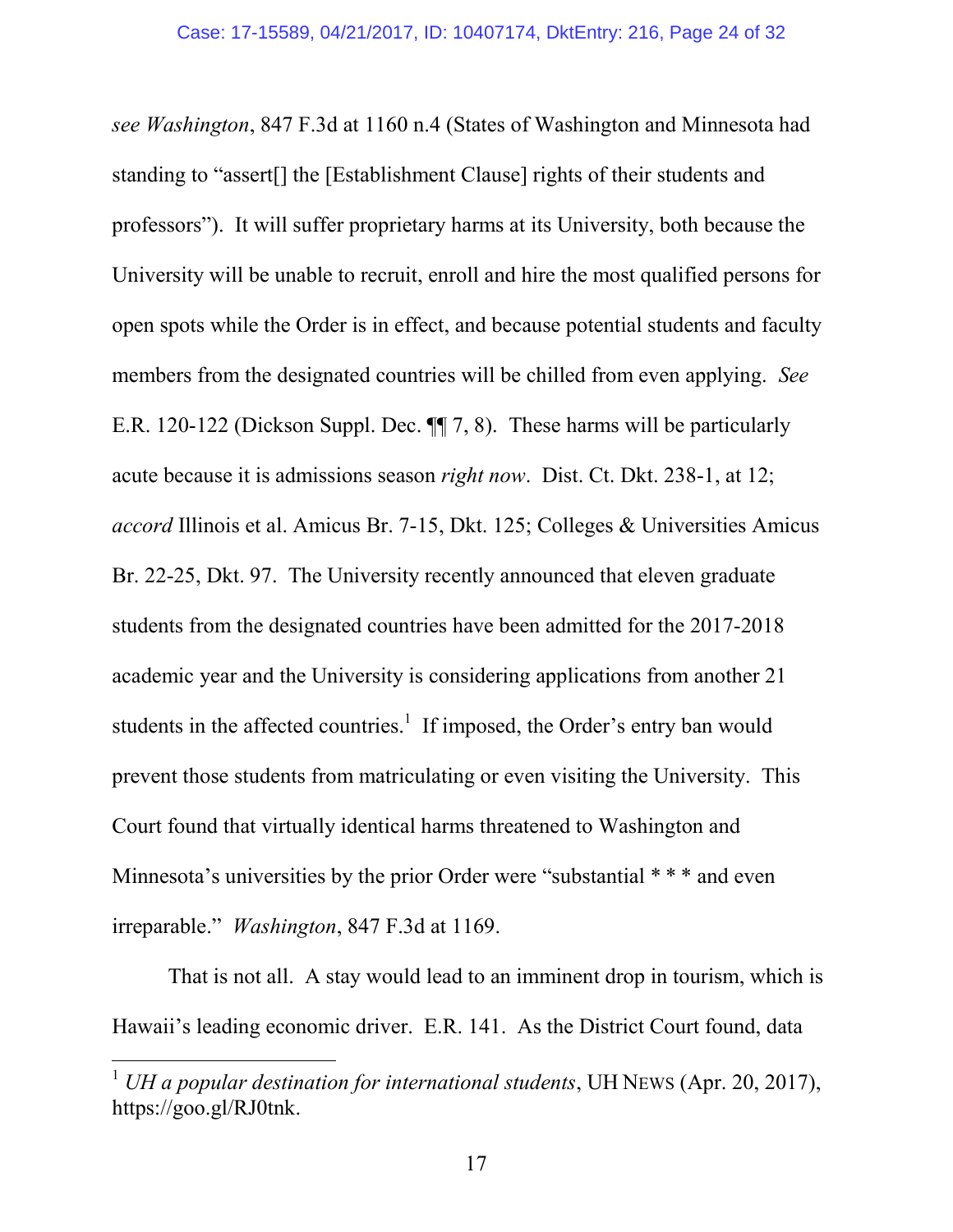from the Hawaii Tourism Authority "suggests that during the interval of time that the first Executive Order was in place, the number of visitors to Hawai'i from the Middle East dropped[.]" TRO 20; *see also* E.R. 164-165 (Compl. ¶ 100). New numbers released on the Hawaii Tourism Authority's website after the preliminary injunction was issued show that visits from the Middle East in February 2017 were down over *sixty percent* compared to one year ago. *See Visitor Arrivals from Middle East & Africa*, HAWAII TOURISM AUTHORITY, https://goo.gl/PK3M5B.<sup>2</sup> And even beyond the designated countries, the Order will chill tourism to Hawaii and harm its international brand as a place of welcome. *See* TRO 20-21; Abha Bhattarai, *Even Canadians are skipping trips to the U.S. after Trump travel ban*, Wash. Post, Apr. 14, 2017, https://goo.gl/lVFyju (finding that "[w]ithin days" of the first Order, thousands of Europeans "pulled their plans"); *cf. Wells Fargo & Co.* v. *ABD Ins. & Fin. Servs., Inc.*, 758 F.3d 1069, 1073 (9th Cir. 2014) (the "loss of control over business reputation and damage to goodwill" constituted irreparable harm).

Finally, the Order will restrain Hawaii from applying its own laws that ensure religious liberty and foster diversity, *see* Haw. Const. art. I, § 4; Haw. Rev.

<sup>&</sup>lt;sup>2</sup> Monthly visitor data, including information on country and region of origin, is released by the Hawaii Tourism Authority on a rolling basis. *See* http://www.hawaiitourismauthority.org/research/research/visitor-highlights/ (last visited Apr. 21, 2017) (click on "arrivals from Middle East and Africa MMA" to see the data referenced above).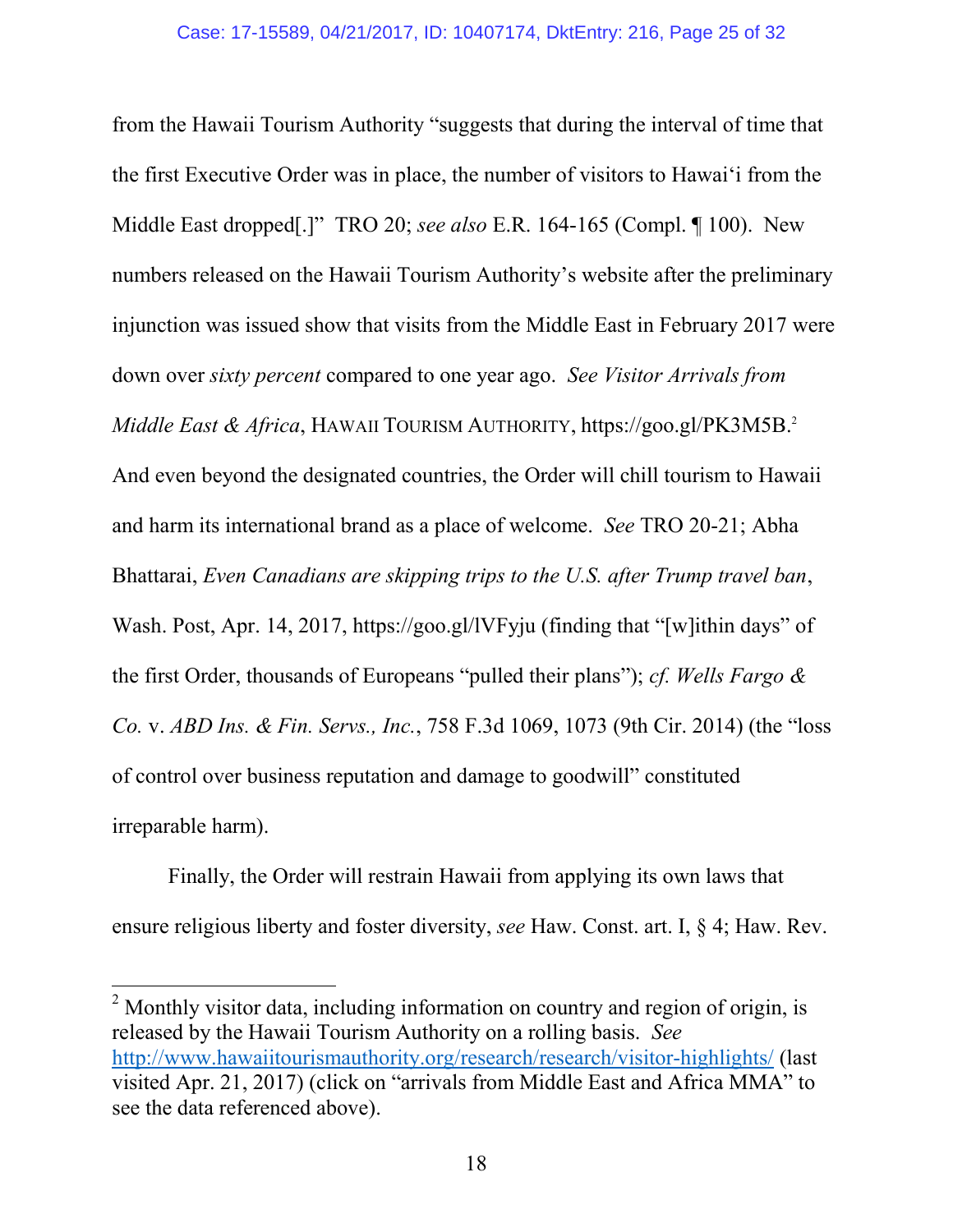Stat. Ann. §§ 381-1, 489-3, 515-3, and from "securing [its] residents from the harmful effects of discrimination." *Alfred L. Snapp & Son, Inc.* v. *Puerto Rico*, 458 U.S. 592, 609 (1982). These offenses to Hawaii's sovereign and quasisovereign interests are significant and irreparable; they too counsel against a stay. *See Maryland* v. *King*, 567 U.S. 1301, 1301 (2012) (Roberts, C.J., in chambers) ("Any time a State is enjoined by a court from effectuating statutes enacted by representatives of its people, it suffers a form of irreparable injury." (brackets and quotation marks omitted)); *Georgia* v. *Tennessee Copper Co.*, 206 U.S. 230, 237 (1907) (States are "not lightly to be required to give up quasi-sovereign rights"); *see also* Illinois et al. Amicus Br. 22-25.

### **III. Plaintiffs Are Likely To Succeed On the Merits.**

Even if the Government could make the showing required to satisfy the other stay factors, the Government's request is fatally undermined by the weakness of its merits arguments. As Plaintiffs have described at length in their Appellee's Brief, and as court after court has found, the Executive Order is unlawful and unconstitutional several times over. At bottom, the President has claimed an unreviewable immigration power, despite the fact that the Constitution grants the authority to make immigration laws to *Congress*, and despite the fact that even Congress may not assert an unlimited power to violate the Constitution's core guarantee of religious freedom. Moreover, the President defends his claim by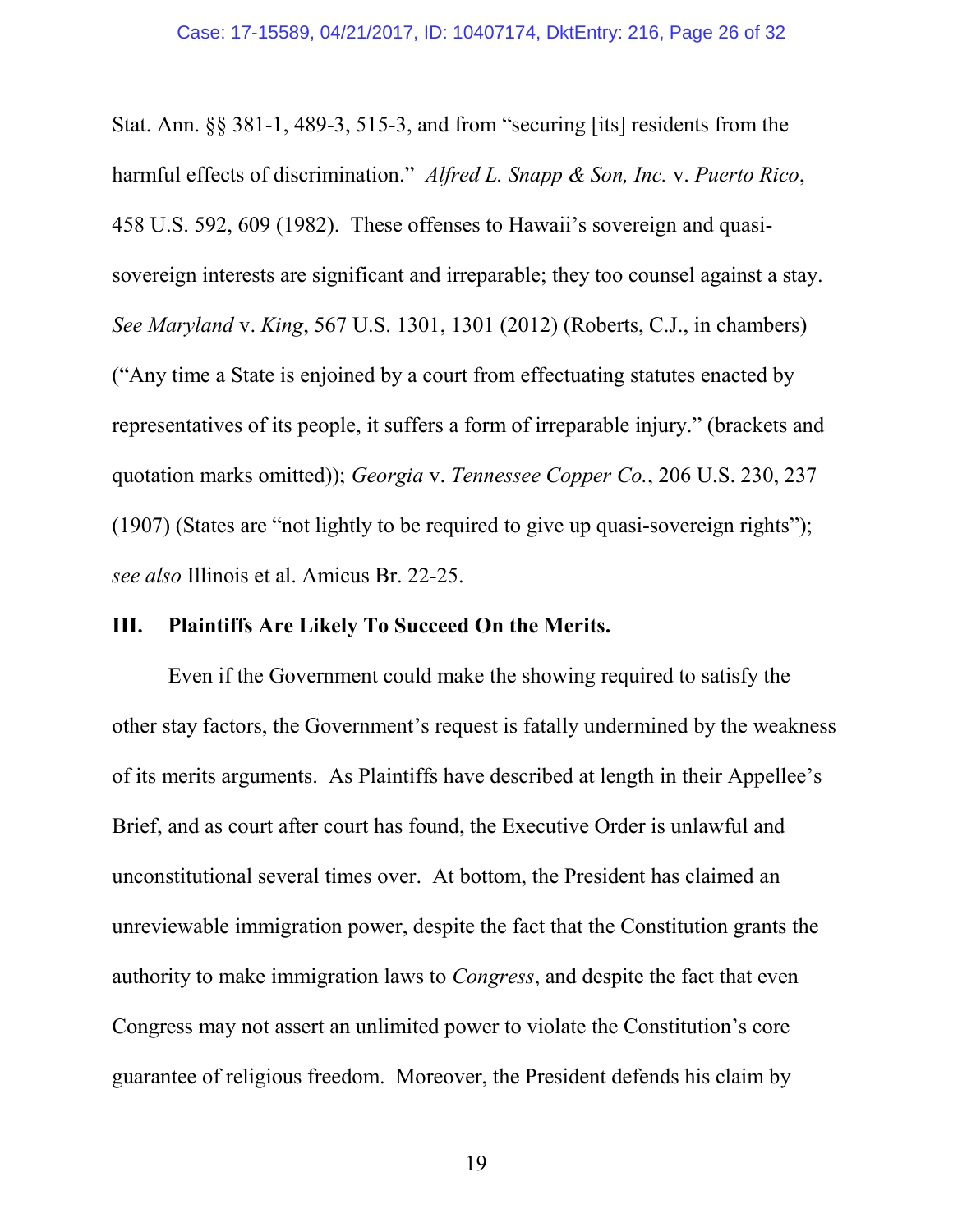distorting the immigration statutes and the promises of the First Amendment itself, all while denying Due Process rights to the very individuals this Court held protected. Permitting the Government to succeed on these arguments, or even suggesting that there is any likelihood that they will succeed, would undermine the individual liberties the Constitution protects and the core separation of powers principles designed to preserve them.

### **IV. There Are No Grounds To Stay Individual Portions Of The Injunction Pending Appeal.**

Finally, the Court should reject the Government's request to stay parts of the preliminary injunction while deciding this appeal. Every argument the Government submits to justify such parsing lacks merit.

First, the Government contends that facial relief is inappropriate because the Order could have some lawful applications. It offers the lone example of "foreign nationals with no close relatives in the country and no other sufficient connection to it." Mot. 19. But there is no application of the Order that would be lawful, given the anti-Muslim animus behind it. The "mere passage \* \* \* of a policy that has the purpose and perception of government establishment of religion" warrants facial relief. *Santa Fe Indep. Sch. Dist.*, 530 U.S. at 14.

Second, the Government contends that the preliminary injunction is broader than necessary to "provide complete relief" to Plaintiffs here. Mot. 20-23. It says any injunction should be narrowed to "Dr. Elshikh's mother-in-law and any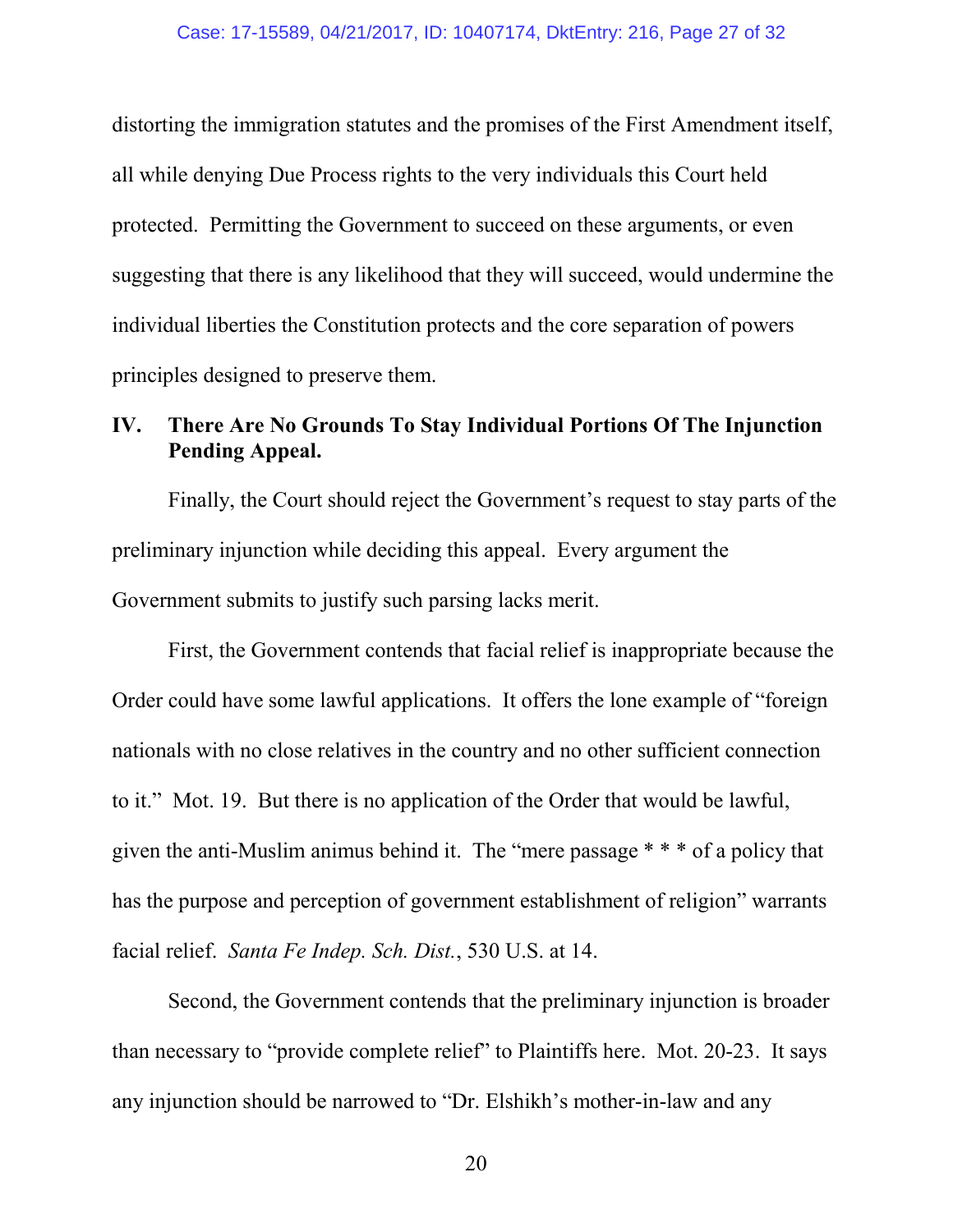#### Case: 17-15589, 04/21/2017, ID: 10407174, DktEntry: 216, Page 28 of 32

particular individuals Hawaii could identify whose coverage under a specific provision of the Order cognizably injures Hawaii." *Id.* at 23. That would hardly provide Plaintiffs complete relief. Allowing the Government to exclude anyone else on the basis of their Muslim faith would continue to "send [the] message \* \* \* that [Muslims] are outsiders, not full members of the political community." *Lynch*, 465 U.S. at 688 (O'Connor, J., concurring).

Likewise, the Government's contention that nothing beyond Section 2(c) has any effect on Plaintiffs is flat-out wrong. Plaintiffs' declarations and Complaint make clear that it is the Order *as a whole* that sends the offensive message. *See* PI 20-21; E.R. 162, 167 (Compl. ¶¶ 90, 108-109); E.R. 94-96 (Elshikh Decl. ¶¶ 4, 7); *see also* Ismail Elshikh Amicus Br. 4-6, 11, *IRAP*, No. 17-1351 (4th Cir. Apr. 19, 2017) (Dkt. 146-1). In particular, Plaintiffs provide extensive detail about the anti-Muslim animus underlying the refugee ban. *See* E.R. 144, 146, 150 (Compl. ¶¶ 36-38, 43 & n.19, 58). Indeed, the first Order contained an explicit carve-out for refugees who were religious minorities in their home countries; the President acknowledged this was to aid Christians because of his misguided belief that, to date, it had been easy for Muslim refugees to enter the country. E.R. 10 (Compl. ¶ 58). Section 6 is a "watered down" version of this explicit religious discrimination, which continues to bar refugees at the height of a refugee crisis involving Muslim-majority countries.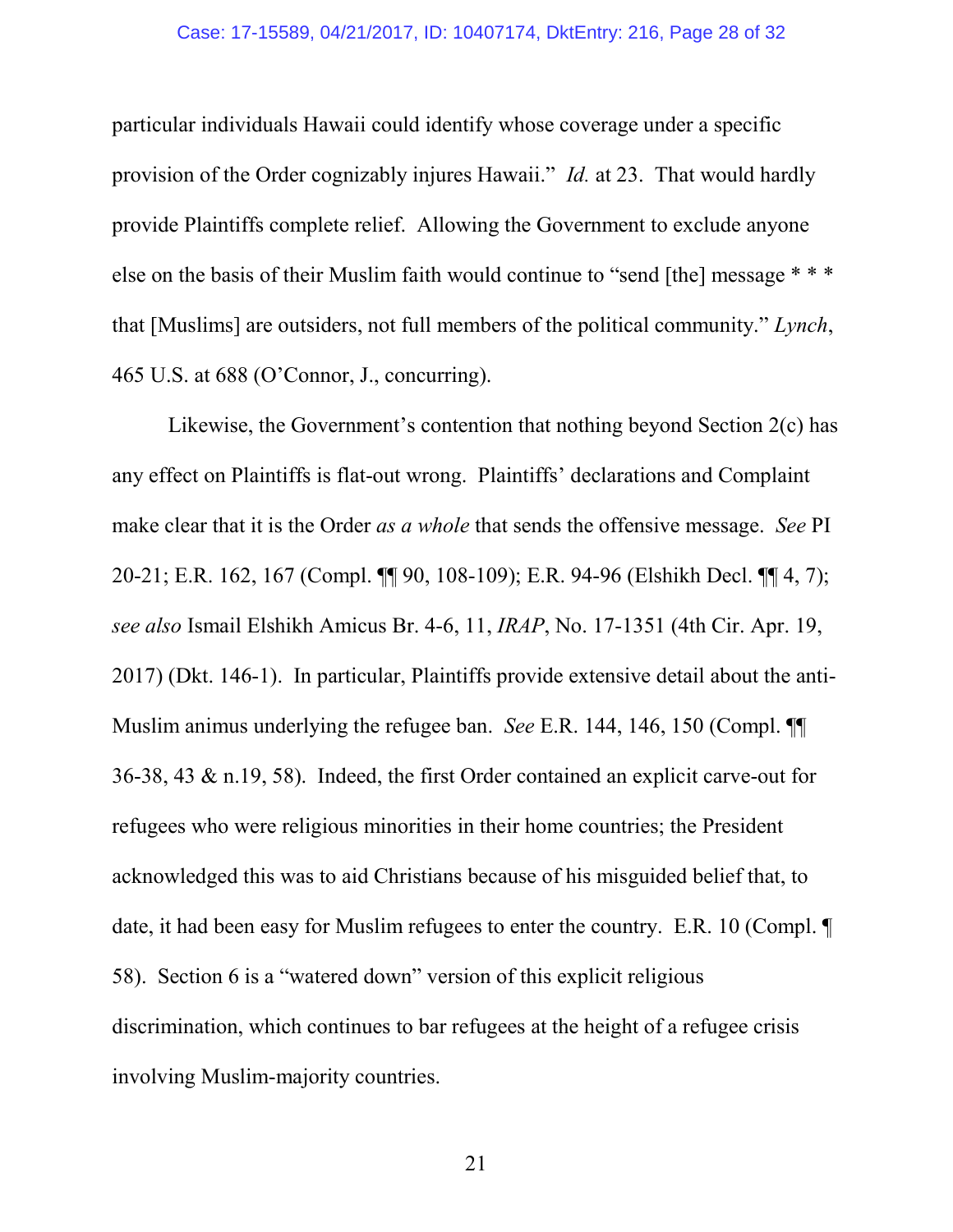The Government also ignores Hawaii's showing that Section 2—not just 2(c)—chilled tourism to the State. *See* TRO 20-21; E.R. 164-165 (Compl. ¶ 100); E.R. 109-110 (Salaveria Suppl. Decl. ¶¶ 8-10). And it ignores the District Court's determination that, despite the Government's repeated requests for a narrowed injunction, the Government had given *no* clear indication of how the injunction could be effectively narrowed while still serving its purpose. PI 22. In any event, Hawaii's sovereign and quasi-sovereign interests in enforcing its laws against religious discrimination and in protecting its residents from the "universal sting" of discrimination, *Alfred L. Snapp*, 458 U.S. at 609, cannot be protected in piecemeal fashion as the Government suggests.

Finally, the importance of uniformity—and predictability—in immigration law further counsels against staying some portion of the District Court's ruling during this Court's review. Ushering in a fragmented system of individualized exceptions to the Order before this Court rules on this appeal would work harms to the public interest in itself. *See Washington*, 847 F.3d at 1166-67 (citing *Texas* v. *United States*, 809 F.3d 134, 187-188 (5th Cir. 2015)).<sup>3</sup>

 $3$  These considerations distinguish the authorities upon which the Government relies, as none of them involved an Establishment Clause injury or a State plaintiff. *See Lewis* v. *Casey*, 518 U.S. 343, 360 (1996) (narrowing injunction to inmates whose access to courts was prejudiced in the absence of "systemwide" violations); *Madsen* v. *Women's Health Ctr., Inc.*, 512 U.S. 753, 775 (1994) (narrowing injunction that burdened more speech by protestors at clinic than necessary to protect patients); *McCormack* v. *Hiedeman*, 694 F.3d 1004, 1019-20 (9th Cir.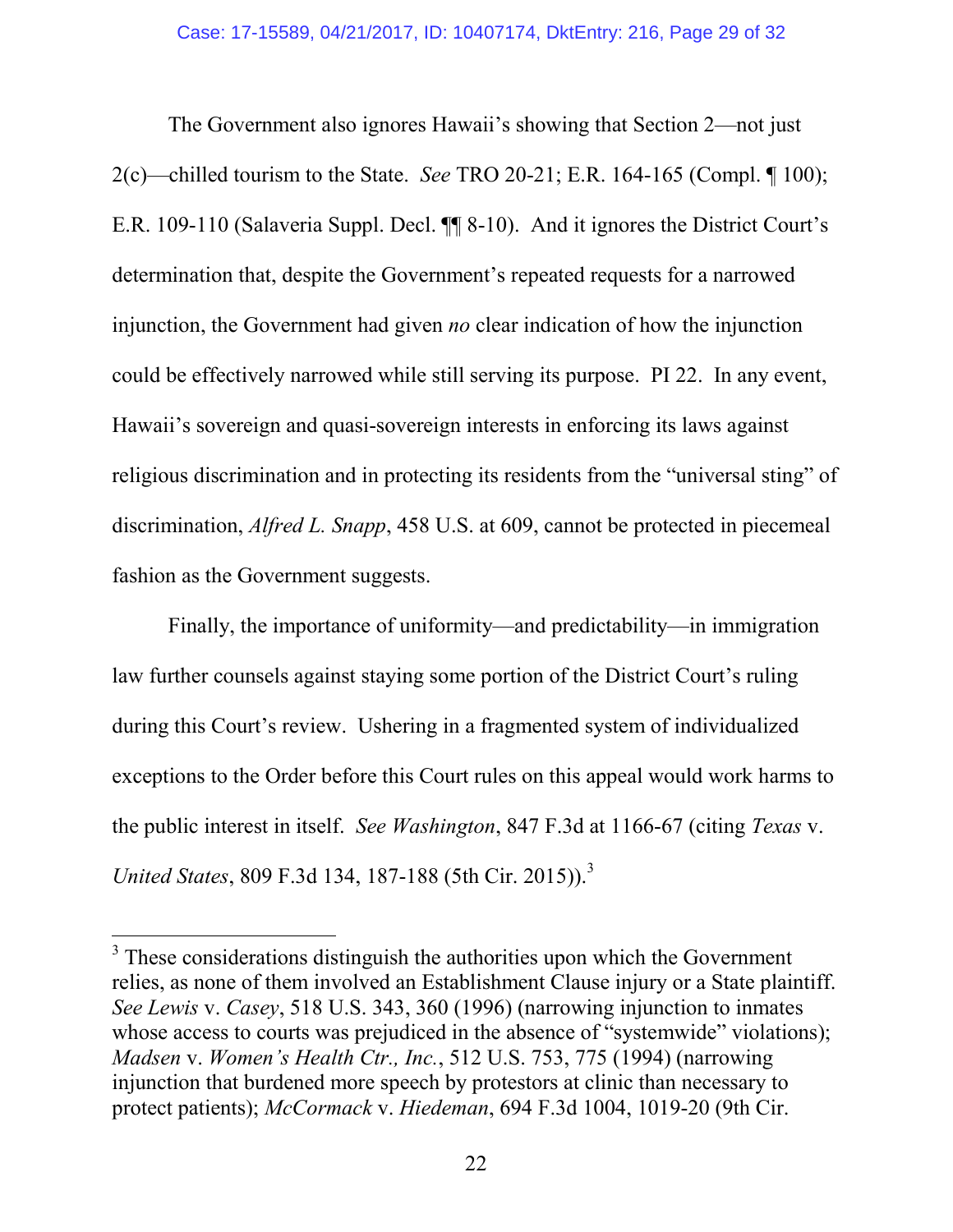Case: 17-15589, 04/21/2017, ID: 10407174, DktEntry: 216, Page 30 of 32

## **CONCLUSION**

For the foregoing reasons, the Government's motion for a stay should be

denied.

Respectfully submitted,

DOUGLAS S. CHIN Attorney General of the State of Hawaii CLYDE J. WADSWORTH Solicitor General of the State of Hawaii DEIRDRE MARIE-IHA DONNA H. KALAMA KIMBERLY T. GUIDRY ROBERT T. NAKATSUJI Deputy Attorneys General DEPARTMENT OF THE ATTORNEY GENERAL, STATE OF HAWAII 425 Queen Street Honolulu, HI 96813 Telephone: (808) 586-1500

*Counsel for the State of Hawaii*

/s/ Neal Kumar Katyal NEAL K. KATYAL COLLEEN ROH SINZDAK MITCHELL P. REICH ELIZABETH HAGERTY HOGAN LOVELLS US LLP 555 Thirteenth Street NW Washington, DC 20004 Telephone: (202) 637-5600 Email: neal.katyal@hoganlovells.com

THOMAS P. SCHMIDT HOGAN LOVELLS US LLP 875 Third Avenue New York, NY 10022

SARA SOLOW ALEXANDER B. BOWERMAN HOGAN LOVELLS US LLP 1835 Market St., 29th Floor Philadelphia, PA 19103 Telephone: (267) 675-4600

*Counsel for Plaintiffs-Appellees*

2012) (narrowing injunction barring enforcement of anti-abortion law to plaintiff); *Stormans, Inc.* v. *Selecky*, 586 F.3d 1109, 1140 (9th Cir. 2009) (narrowing injunction to only plaintiffs who challenged requirement that pharmacists dispense Plan B absent evidence that other pharmacists objected to dispensing Plan B); *Meinhold* v. *U.S. Dep't of Defense*, 34 F.3d 1469, 1480 (9th Cir. 1994) (narrowing injunction to Navy serviceman who was improperly discharged under DOD regulations); *see also Lamb-Weston, Inc.* v. *McCain Foods, Ltd.*, 941 F.2d 970, 974 (9th Cir. 1991) (*upholding* worldwide injunction in trade secret dispute).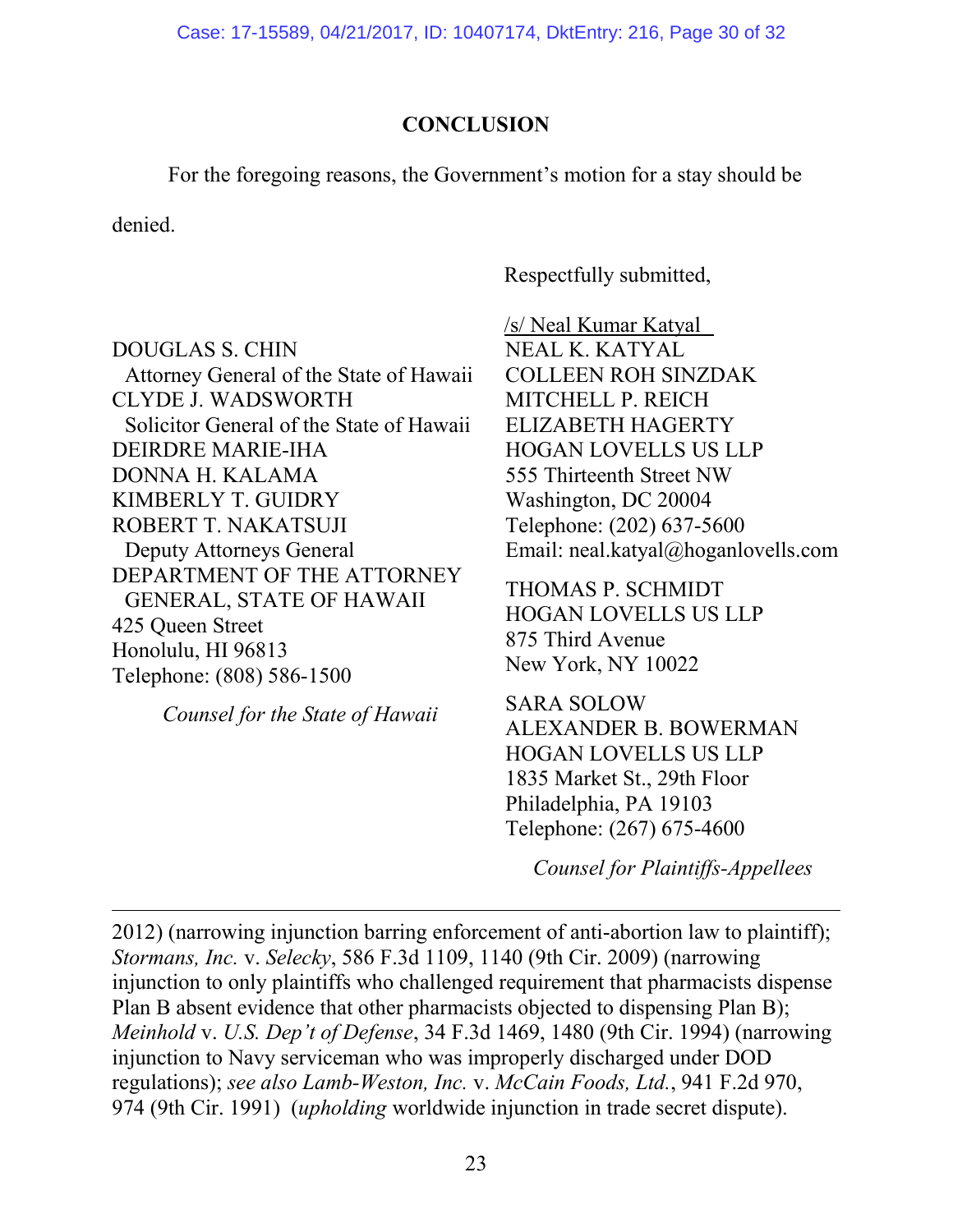### **CERTIFICATE OF COMPLIANCE**

1. This motion complies with the type-volume limitations of Circuit Rules 27-1(1)(d) and 32-3(2) because it contains 5,397 words, excluding the parts of the motion exempted by Federal Rule of Appellate Procedure 27(a)(2)(B) and  $32(f)$ .

2. This brief complies with the typeface requirements of Federal Rule of Appellate Procedure 32(a)(5) and the typestyle requirements of Federal Rule of Appellate Procedure 32(a)(6) because it has been prepared in a proportionally spaced typeface using Microsoft Office Word 2010 in Times New Roman 14-point font.

> /s/ Neal Kumar Katyal Neal Kumar Katyal